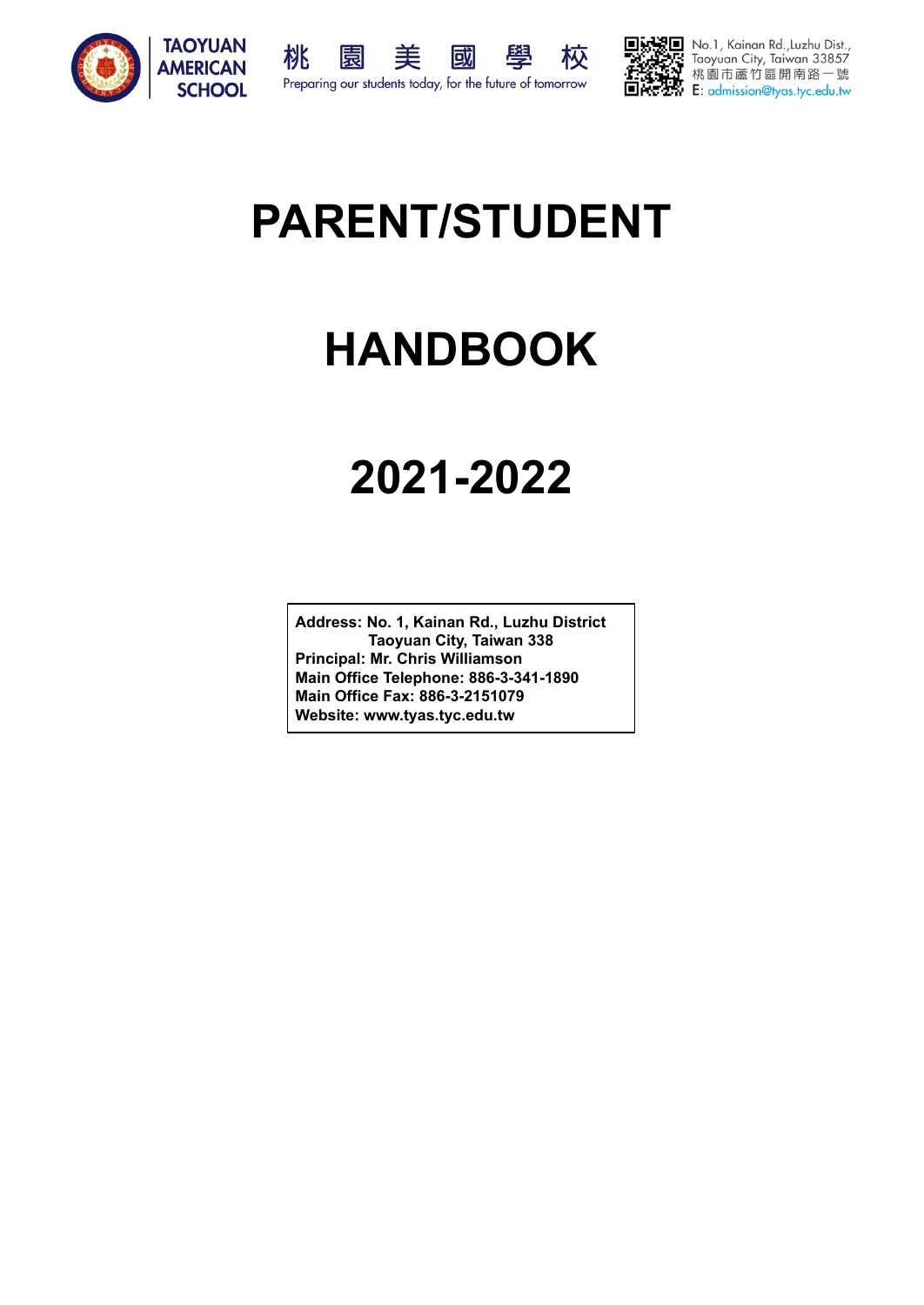# **TAOYUAN AMERICAN SCHOOL**

# **"Preparing our students today, for the future of tomorrow."**

# **Handbook for Parents and Students**

Table of Contents

|                                  | <b>SECTION 1: MISSION &amp; PHILOSOPHY</b>  | 4      |
|----------------------------------|---------------------------------------------|--------|
|                                  | <b>Guiding Statements</b>                   | 4      |
|                                  | <b>SECTION 2: GENERAL OPERATIONS</b>        | 5      |
| 2.1                              | <b>Operational Hours</b>                    | 5      |
| 2.2                              | <b>School Building Security</b>             | 5      |
| 2.3                              | <b>Student Supervision</b>                  | 5      |
| 2.4                              | Lost & Found                                | 5      |
| 2.5                              | Textbooks                                   | 5      |
| 2.6                              | Lockers                                     | 5      |
| 2.7                              | Posters                                     | 5      |
|                                  | <b>SECTION 3: SAFETY PROCEDURES</b>         | 6      |
| 3.1                              | <b>Emergency Procedures</b>                 | 6      |
| 3.2                              | Fire or Emergency Evacuation Plan           | 6      |
| 3.3                              | Earthquake Emergency Plan                   | 6      |
| 3.4                              | <b>Student Health and Safety</b>            | 6      |
| 3.5                              | <b>Accidents and Illnesses</b>              | 6      |
| 3.6                              | <b>School Cancellation</b>                  | 6      |
| <b>SECTION 4: TRANSPORTATION</b> |                                             | 7      |
| 4.1                              | Drop-off and Pick-up                        | 7      |
| 4.2                              | <b>Bus Program</b>                          | 7      |
| 4.3                              | <b>Expectations for Riding School Bus</b>   | $\tau$ |
|                                  | <b>SECTION 5: SCHOOL COMMUNICATION</b>      | 8      |
| 5.1                              | Parent and Teacher Communication            | 8      |
| 5.2                              | <b>Contact Information</b>                  | 8      |
| 5.3                              | Communication Book & Student ID Card        | $8\,$  |
| 5.4                              | <b>Student Email and Thinkwave Accounts</b> | 8      |
| 5.5                              | Permission Slips                            | 8      |
| 5.6                              | <b>Report Cards</b>                         | 8      |
| 5.7                              | Parent-Teacher Conference                   | $8\,$  |
| 5.8                              | Transcripts                                 | 8      |
|                                  | <b>SECTION 6: STUDENT ATTENDANCE</b>        | 10     |
| 6.1                              | Attendance                                  | 10     |
| 6.2                              | Tardiness                                   | 10     |
| 6.3                              | Absence                                     | 10     |
| 6.3.1                            | <b>Excused Absences</b>                     | 10     |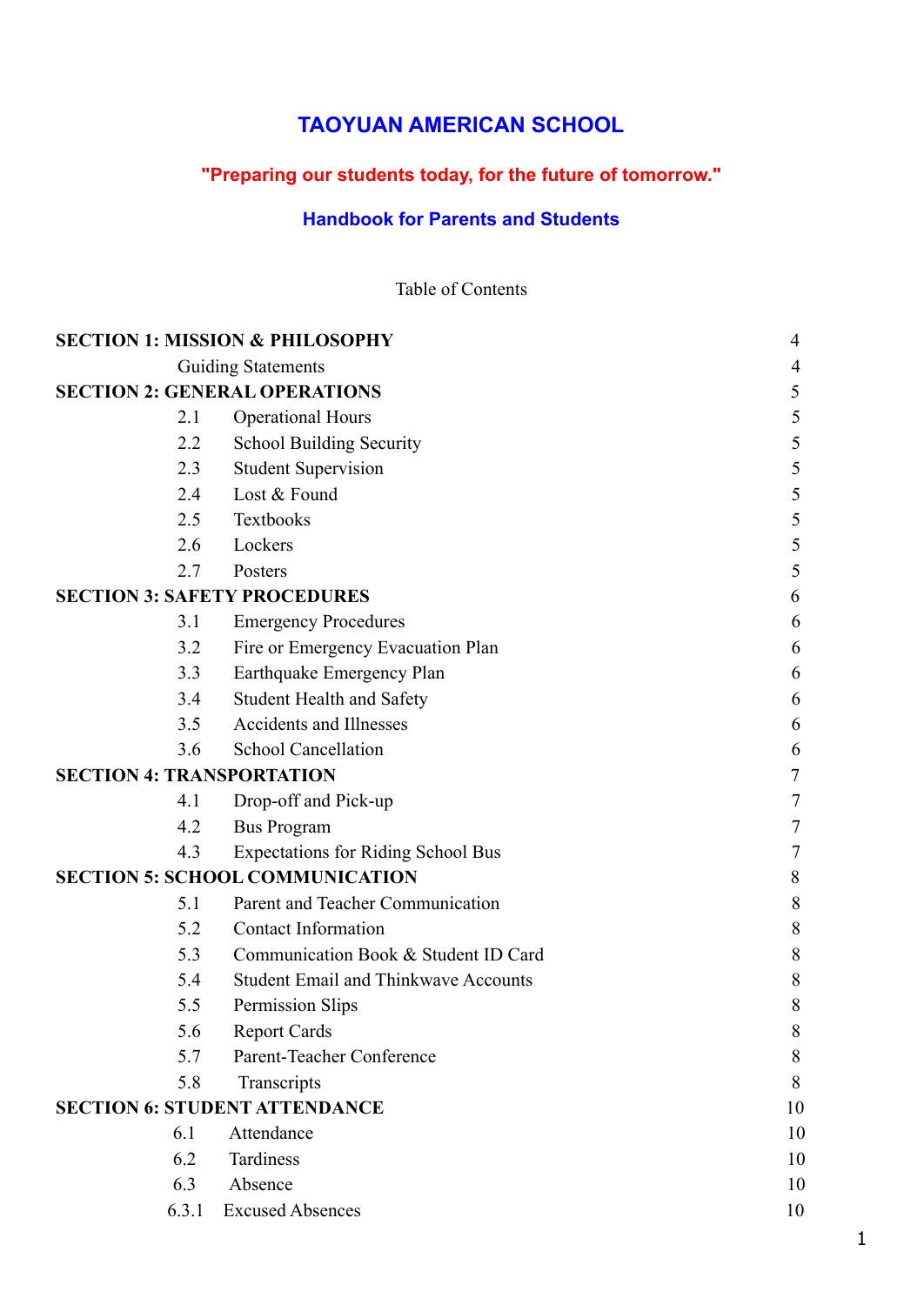| 6.3.2                               | <b>Unexcused Absence</b>                              | 10 |
|-------------------------------------|-------------------------------------------------------|----|
| 6.4                                 | <b>Student Release</b>                                | 10 |
|                                     | <b>SECTION 7: TEACHING &amp; LEARNING CLIMATE</b>     | 12 |
| 7.1                                 | <b>Student Behavior Expectations</b>                  | 12 |
| 7.2                                 | English Language Usage                                | 12 |
| 7.3                                 | Dress Code                                            | 12 |
| 7.4                                 | <b>Electronic Devices</b>                             | 13 |
| 7.5                                 | School Wifi                                           | 13 |
| 7.6                                 | <b>Phone Calls</b>                                    | 13 |
| 7.7                                 | Food & Drink                                          | 13 |
| 7.8                                 | Inappropriate Language                                | 13 |
| 7.9                                 | Homework                                              | 13 |
| 7.10                                | Harassment & Bullying                                 | 14 |
| 7.11                                | Weapons                                               | 14 |
| 7.12                                | Alcohol and Substance Abuse                           | 14 |
| 7.13                                | Smoking                                               | 14 |
| 7.14                                | Public Displays of Affection                          | 14 |
| <b>SECTION 8: DISCIPLINARY CODE</b> |                                                       | 15 |
| 8.1                                 | Disciplinary Action                                   | 15 |
| 8.2                                 | <b>Disciplinary Procedures</b>                        | 15 |
| 8.3                                 | <b>Expulsion of Students</b>                          | 16 |
|                                     | <b>SECTION 9: ACADEMIC INTEGRITY POLICY</b>           | 17 |
| 9.1                                 | Guidelines for Academic Integrity Policy              | 17 |
| 9.2                                 | Forms of Academic Dishonesty                          | 17 |
| 9.3                                 | Consequences for Academic Dishonesty                  | 17 |
|                                     | <b>SECTION 10: ADDITIONAL PROGRAMS &amp; SERVICES</b> | 18 |
| 10.1                                | <b>Health Services</b>                                | 18 |
| 10.2                                | <b>Library Services</b>                               | 18 |
| 10.3                                | Computer & Internet Access                            | 18 |
| 10.4                                | Lunch                                                 | 18 |
| 10.5                                | Physical Education                                    | 19 |
| 10.6                                | Clubs & Activities                                    | 19 |
| 10.7                                | <b>School Assemblies</b>                              | 19 |
| 10.8                                | <b>Field Trips</b>                                    | 19 |
|                                     | <b>SECTION 11: ACADEMIC PROGRAM</b>                   | 20 |
| 11.1                                | Class Schedule                                        | 20 |
| 11.2                                | Grading                                               | 21 |
| 11.3                                | <b>Alternative Grades</b>                             | 22 |
| 11.4                                | <b>Graduation Requirement</b>                         | 22 |
|                                     | <b>SECTION 12: TECHNOLOGY ACCEPTABLE USE POLICY</b>   | 23 |
| 12.1                                | Consequences for Violation                            | 23 |
| 12.2                                | Supervision and Monitoring                            | 23 |
|                                     | <b>SECTION 13: PARENT EXPECTATIONS</b>                | 24 |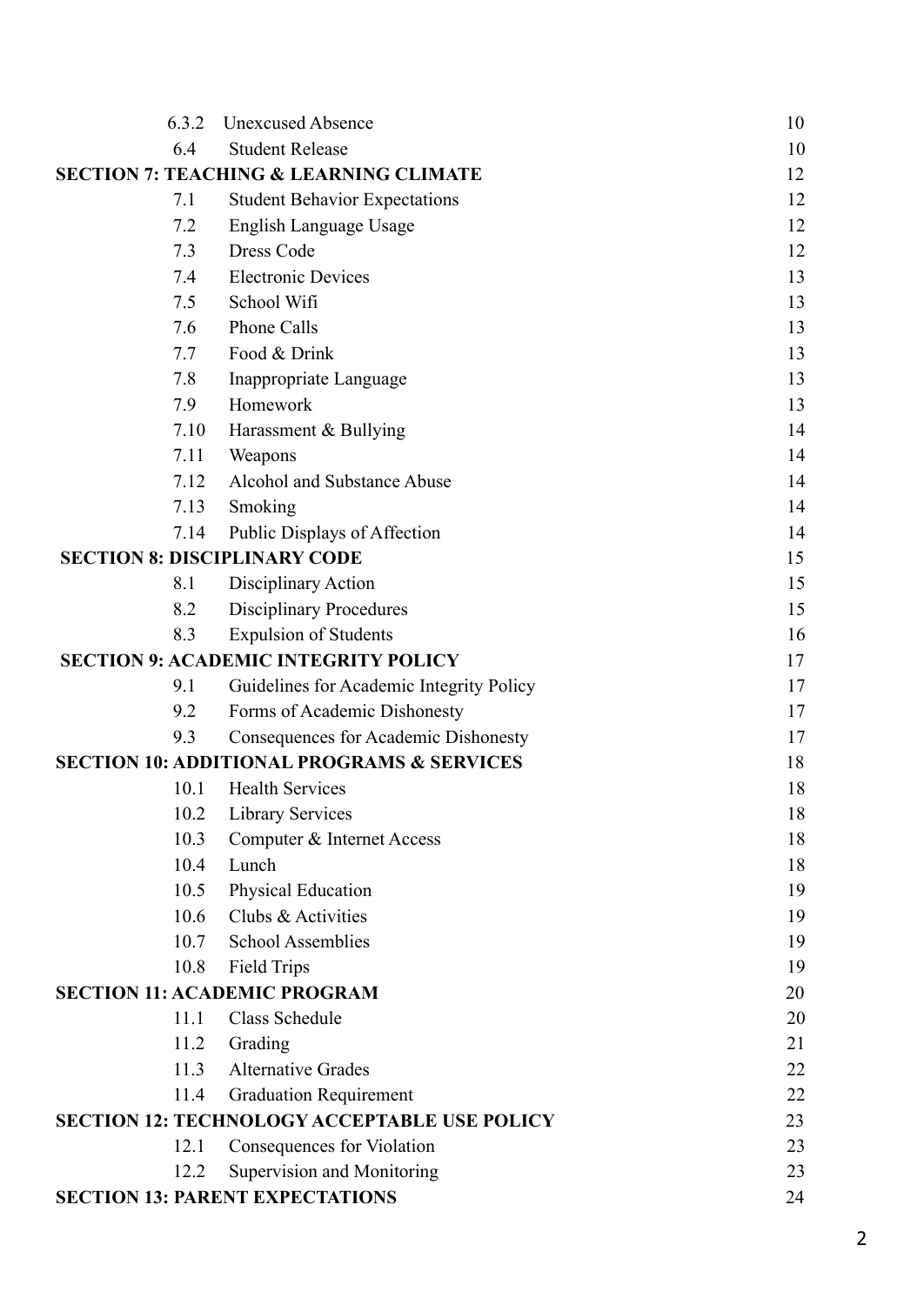| Appendix 1 Parent/Student Handbook Acknowledgement Form |    |
|---------------------------------------------------------|----|
| Appendix 2 Transportation Handbook                      | 26 |
| Appendix 3 Transportation Handbook Acknowledgement Form | 30 |

Created: July 2013 Reviewed & Revised: July 2018 Reviewed & Revised: August 2019 Reviewed & Revised: July 2020 Reviewed & Revised: July 2021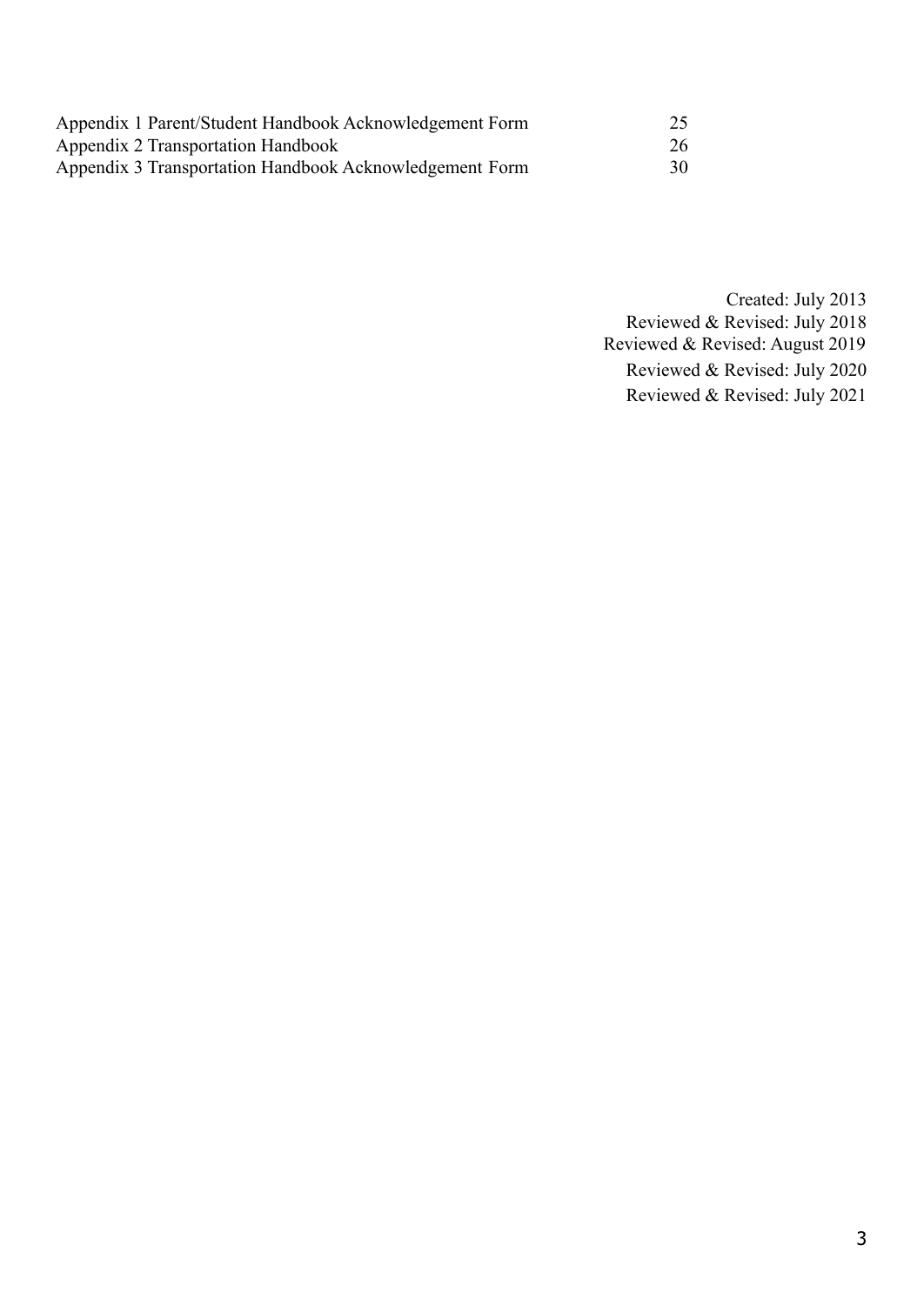# **SECTION 1: TAOYUAN AMERICAN SCHOOL MISSION & PHILOSOPHY**

One of the primary goals is to offer a safe, positive learning environment for our students. The underlying purpose of a clear, fair discipline policy is to ensure that all students can be confident that their school is a safe, secure place to learn and grow.

This handbook contains the rights, responsibilities, and regulations for students who attend TYAS. Parents, please join your child(ren) in reviewing the contents of this document. If you have any questions, please do not hesitate in contacting us.

TYAS Administration Office

#### **Guiding Statements**

#### **TYAS Vision Statement**

Preparing students today, for the future of tomorrow.

#### **TYAS Mission Statement**

To develop students to be diligent, resilient and adaptable; consequently equipping them with the knowledge, skills and disposition to further their education and become personally fulfilled, interdependent, socially responsible individuals capable of thriving in a rapidly changing world of the 21st century.

#### **Schoolwide Action Plan**

- Goal #1 We will prepare students for their future college careers and lives abroad, as well as train students how to use new technology.
- Goal #2 The school will engage students with the local and global communities, as well as engage parents with the school community.
- Goal #3 All students will have the linguistic capability and platform with which to advocate their own ideas and create their own contributions to the school.
- Goal #4 All students will develop an interest in global culture and a respect for the cultures and beliefs of individuals other than themselves.
- Goal #5 The school will help students to take responsibility and show ownership of their learning and connect their studies to the real world.

#### **Schoolwide Learner Outcomes (SLO's)**

**B**e prepared for the future **E**ngage with the community **A**dvocate for yourselves **R**espect other cultures and beliefs **S**how responsibility for your learning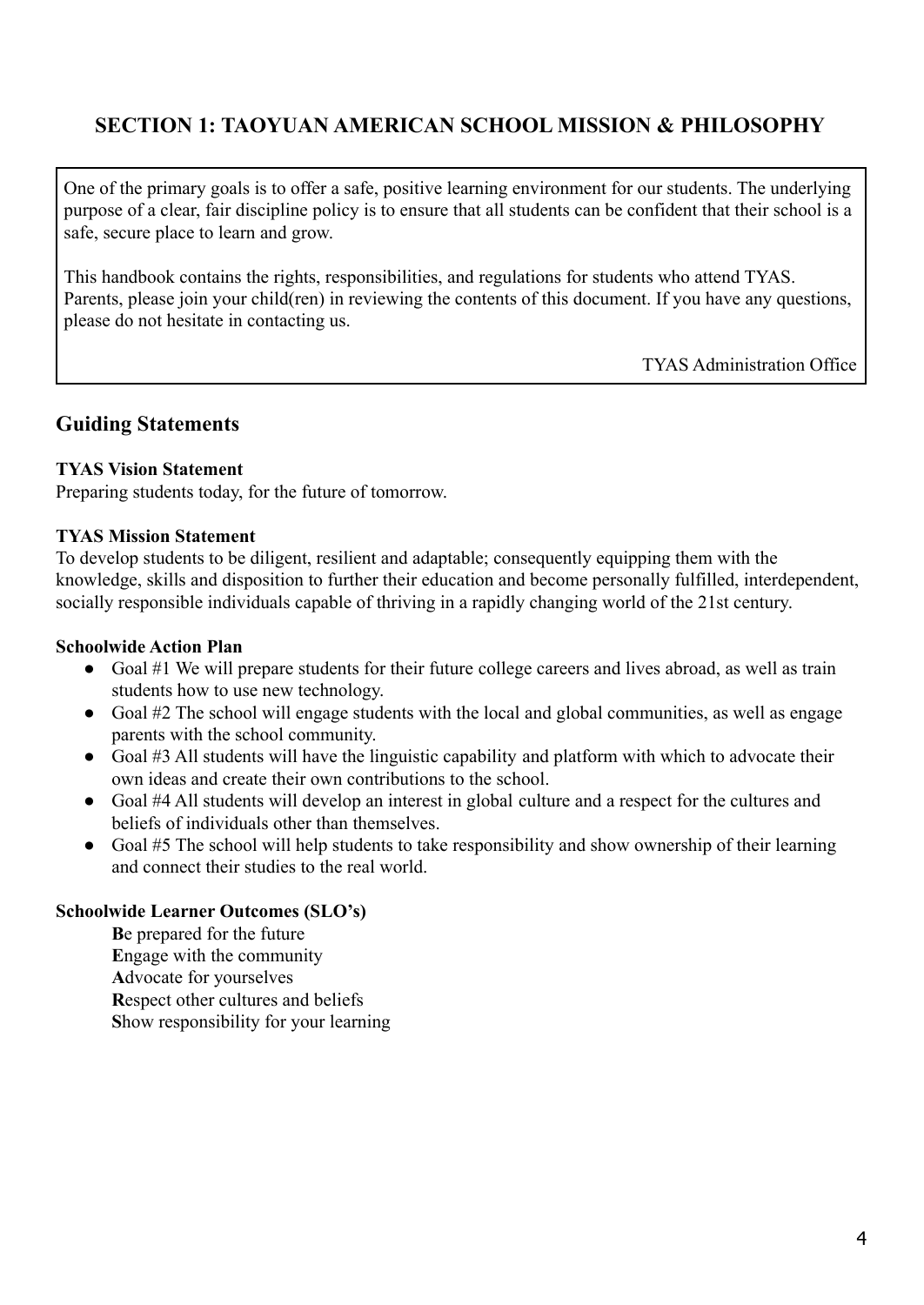### **SECTION 2: GENERAL OPERATIONS**

#### **2.1 Operational Hours**

The regular instructional day begins at 8:00 am and ends at 4:00 pm. The Administration Office is staffed from 7:45 am - 4:30 pm. Teachers are available in their classrooms from 8:00 am to 4:00 pm. Parents are asked not to drop off their children before 7:50 am.

#### **2.2 School Building Security**

The security guard is scheduled daily at the building entrance. All school visitors must fill out basic information at the Front Desk. In order to ensure a safe, comfortable, and confidential learning and working environment, students, parents, and campus visitors are not permitted in faculty-only areas, including the faculty room, classrooms, and the Administration Office unless attending a pre-approved event and/or meeting. Approval of the use of facilities is at the discretion of the administration. Students are not allowed to enter the security desk area at any time.

#### **2.3 Student Supervision**

The safety and security of every student is a priority that is taken very seriously. Students are supervised during the operational hours by a member of the faculty and/or staff and may not leave the campus without verified parental permission. When students are released from the classroom for any reason, other than break, they must have the teacher's permission. The students will wear a hall pass at all times when they leave the classroom.

#### **2.4 Lost & Found**

There is a "Lost & Found" box located in the Administration Office. Items must be claimed by the end of each semester. It is the student's responsibility to look after their belongings. Unclaimed items will be donated to charity.

#### **2.5 Textbooks**

Parents are required to purchase all needed textbooks, workbooks and needed materials for each class their student is enrolled in. It is strongly encouraged that the students keep their books neat and organized.

#### **2.6 Lockers**

Grades 6-12 students will be issued lockers to keep their belongings safe. Each student is responsible for maintaining their locker in a reasonable condition and he/she may be responsible for replacement or damages. Lockers should be closed and/or locked at all times. Students should never give other students their locker key. Anything of high value should never be kept in a locker. Valuable items should be kept at home. The school is not responsible for lost or stolen locker contents. The replacement fee for a lost locker key: NT\$ 500 (per key)

*Note:* Students who are unable to return to their locker or pay any due debts, will not be able to get their transcript at the end of the school year and may not obtain new textbooks and/or locker key at the beginning of the following school year until they have returned these missing items or paid their fees.

#### **2.7 Posters**

To preserve a positive school environment as well as our facilities, students must obtain approval from the Administration Office for any posters they wish to post.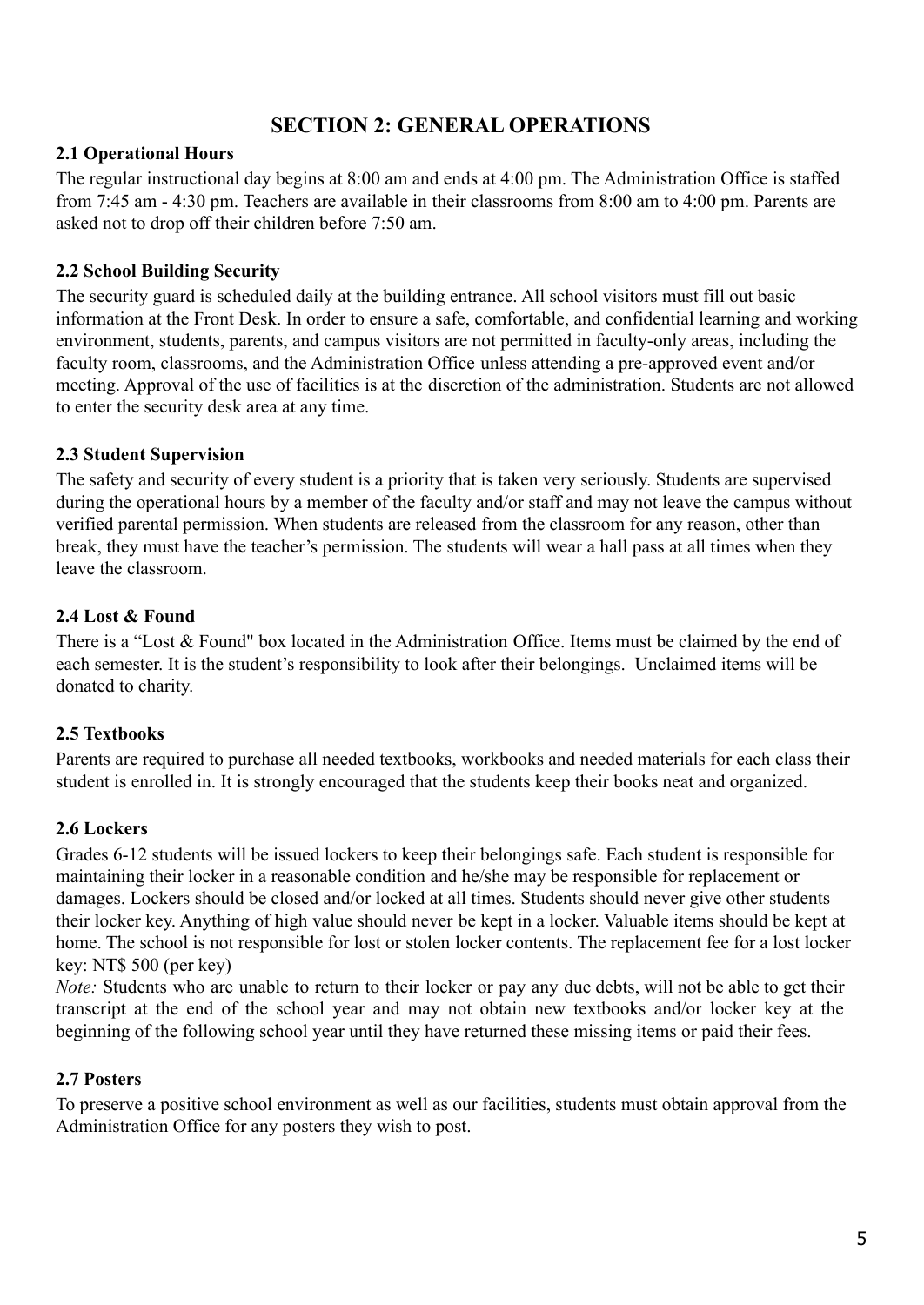# **SECTION 3: SAFETY PROCEDURES**

#### **3.1 Emergency Procedures**

The Emergency Procedures outline and give explicit directions for emergency protocols. Members of the Administration are designated to be the "Emergency Team." Any emergency/safety concern should be directed immediately to the Principal/Elementary/Middle/High School Directors for review and follow up.

#### **3.2 Fire or Emergency Evacuation Plan**

To ensure that faculty, staff, and students are aware of procedures, emergency evacuation drills are practiced once per semester or when deemed necessary. Students are instructed to follow teachers' directions and move in a quiet and orderly fashion. Attendance is taken by the teacher once students are assembled in their designated location. If any student is missing, the Administration Office is immediately notified. Teachers, staff, and students return to their classrooms once the Principal has given the "all-clear" announcement. Existing fire-safety measures on campus include evacuation maps, fire alarms and fire extinguishers.

#### **3.3 Earthquake Emergency Plan**

Following the cessation of earthquakes and tremors, teachers will follow established emergency procedures to evacuate to a safe location.

#### **3.4 Student Health and Safety**

The school shall inform parents of all incidents of communicable and infectious disease on campus. No student shall be allowed to appear on the school grounds while in the contagious stage of an infectious disease.

#### **3.5 Accidents and Illnesses**

Students who are involved in an accident or become ill should report directly to the school administration office and will be directed to the school nurse. Students who need assistance should report to or ask someone to report to the nearest teacher. Anyone who observes an accident or sees someone who appears ill should report to the nearest teacher and go to the school nurse for assistance. Students should refrain from carrying anyone for help and wait for the nurse. More damage can be caused by moving someone improperly.

#### **3.6 School Cancellation**

School cancellation may occur due to typhoons or other natural emergencies. If the condition warrants the cancellation of scheduled classes, students and their families will hear from either the Administration Office, TV broadcast, and the school website. School cancellations are governed by the Taoyuan City Government, New Taipei City Government, Hsinchu City Government and/or Taipei City Government. While the school will adhere to Taoyuan City Government, if the student's local government cancels school, that student will not be required to come to school on that day.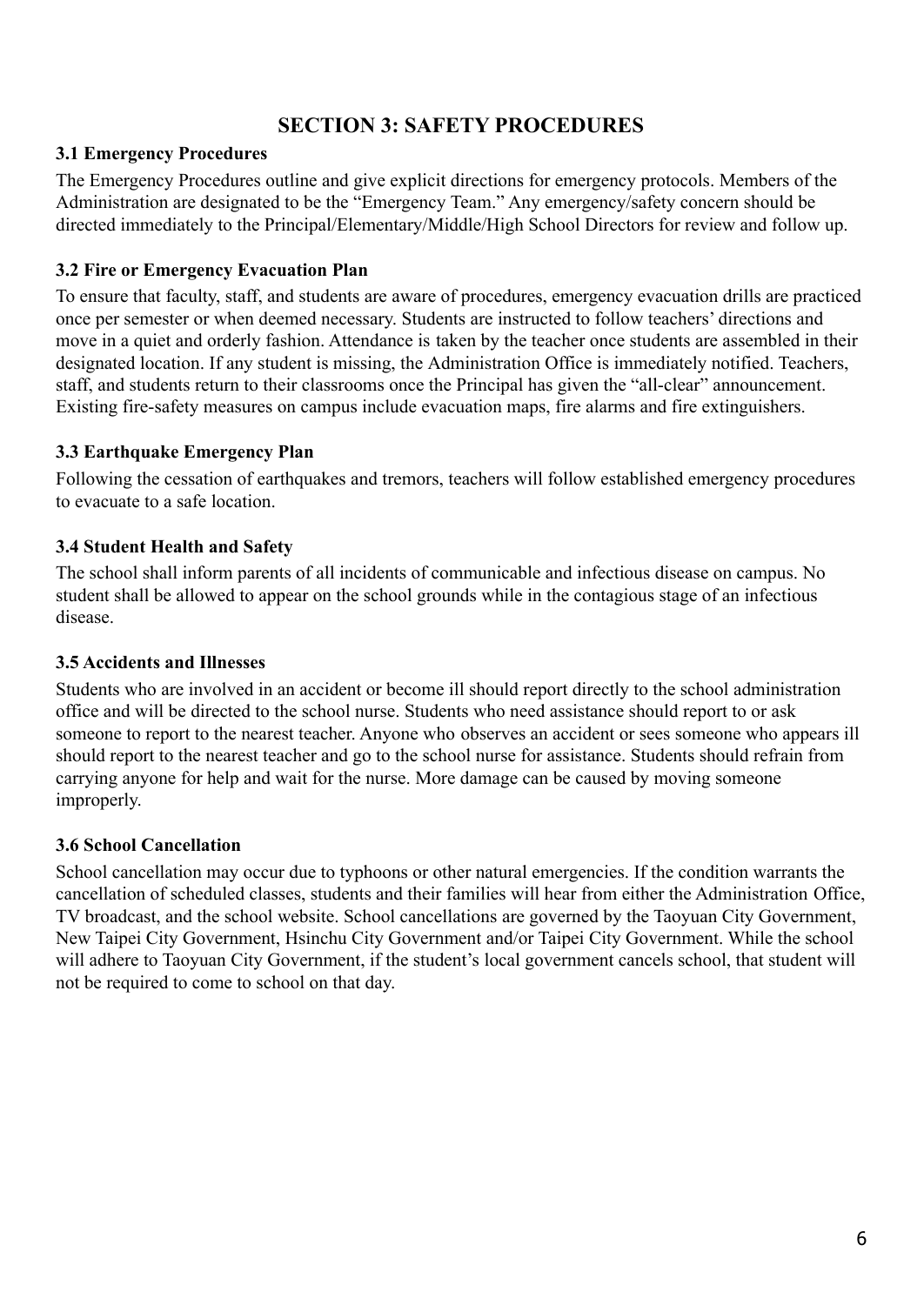# **SECTION 4: TRANSPORTATION**

#### **4.1 Drop-off and Pick-up**

Vehicles drop-off and pick-up students in front of the school building. Parents and students are asked to follow basic traffic rules and to be aware of children in the area. Please drive at a safe speed on campus at all times.

#### **4.2 Bus Program**

Bus services are available for students. If you are interested in these services, please contact the Administration Office for arrangement.

#### **4.3 Expectations for Riding the School Bus**

- If you are taking the school bus in the morning, please make sure that you are ready for pick up before the bus' arrival. At the end of each school day, please go to the assigned dismissal location as soon as possible and be ready for the school bus to leave on time.
- If the student's residential address is changed, the Administration Office should be notified immediately.
- If the school bus does not show up on time or is more than 10 minutes late, please contact the TYAS Bus Control Center Line Group to report any issues. If there is no alternate transportation available, the student should follow his/her parent's directions for obtaining transportation to school.
- Since seating and space are limited, students must only ride the bus to which they are assigned and keep personal possessions such as book bags on their lap and not in the aisles or on the seats; one student per seat.
- The school is not responsible for any item left on the school bus.
- To avoid personal injury, passengers should never stick their head, hands, arms, or any other part of their body out of the windows or doors. Students must remain in their seats, fasten their seat belts, and face forward.
- Bus routes are set to minimize time on the road and to pick-up/drop-off students at the safest locations. Do not ask the driver to deviate from his scheduled route and/or stops.
- Refrain from creating disturbances that would expose yourself or others to risk, danger, harm or injury. Do not use threats or intimidation against any person on the bus or at the bus stop.
- Never throw anything in the bus or out the bus window.
- Help maintain a clean and sanitary bus. Eating, drinking, and chewing gum are not permitted on the bus.
- Remain in the bus in the event of a breakdown or minor accident occurring.
- The Administration Office will dispatch another vehicle to take you to your destination and notify your parents as soon as possible.
- Respect the personal property of others. Any student responsible for any damage, destruction, or defacing of personal or school property will be required to pay for the damages and will be subject to disciplinary action.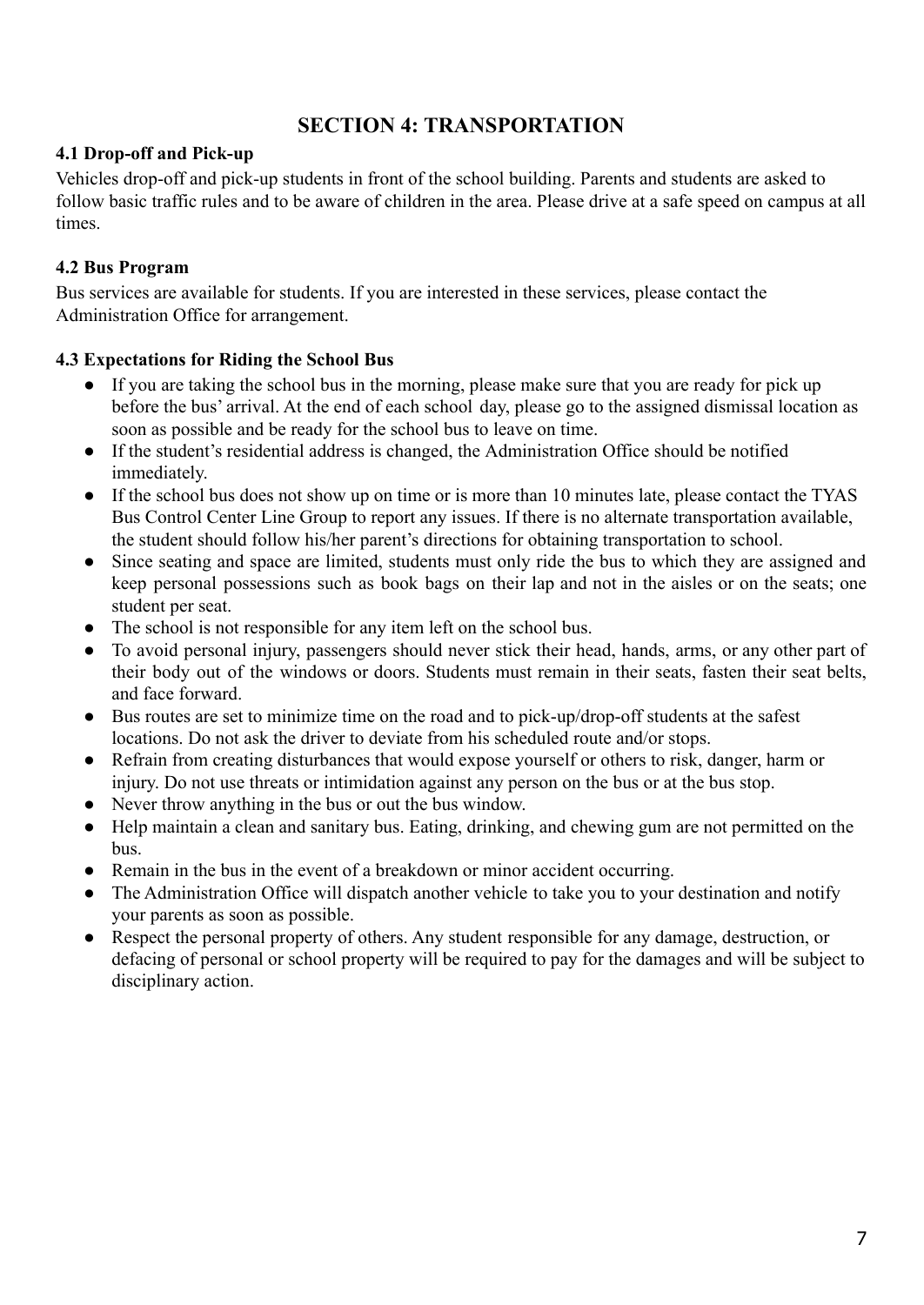# **SECTION 5: SCHOOL COMMUNICATION**

#### **5.1 Parent and Teacher Communication**

Communication between parents and teachers is encouraged whether through parent-teacher conferences, one-on-one scheduled meetings, by telephone, in writing, or via e-mail and/or Thinkwave.

#### **5.2 Contact Information**

To ensure effective communication between the school and all community members, please provide your address, telephone number(s) and email address to the Administration Office, including emergency contact information. If any of this contact information should change at any time, please inform the office of the change as soon as possible.

Please inform the school in advance in the event that the parents or guardians of a student are going to be out of the country. Inform the office of the dates of your absence as well as the alternative contact information.

#### **5.3 Communication Book & Student ID Card**

Elementary School students are provided a communication book to record all daily assignments and reminders about upcoming homework, activities, projects, quizzes, tests and exams. In addition, teachers may use the communication book as a forum for communicating with parents.

Students are issued a student ID card at the beginning of each academic school year. The replacement fee for the Student ID Card: NTD\$500 (per card).

#### **5.4 Student Email and Thinkwave Accounts**

All students are assigned email and Thinkwave accounts. Middle and High School students are expected to check their accounts on a regular basis as it will be a primary means of communication between students and teachers.

Parents that are new to the school will be given a Thinkwave account, so they may login and follow their student's progress. This is a secure account that only parents will have access to. If you have an account but are unable to log-on, please contact the Administration Office for assistance. Thinkwave Website: [https://www.Thinkwave.com/](https://www.engrade.com/)

#### **5.5 Permission Slips**

Permission slips will be sent home by teachers for any activity beyond the school day or for participation in field trips, excursions or off-campus activities and must be signed by parents. A signed permission slip is required for participation in such activities. If permission slips are not returned prior to an activity and/or a field trip, students will not be permitted to participate in the activity. Permission slips are a way to communicate with parents and ensure the safety of our students.

#### **5.6 Report Cards**

Parents and students will be able to view grades through Thinkwave, our school's online grading system. Parents are urged to check their child's progress through the online grading system. Report cards are distributed at the end of each quarter. Report cards are sent home with students and/or by mail.

#### **5.7 Parent - Teacher Conference**

Parent-teacher conferences are scheduled after the first and third quarter report cards have been issued. Parents should contact the Administration Office to make an appointment with the teacher, or write a note or send an email directly to the teacher anytime during the school year to arrange a parent-teacher conference.

#### **5.8 Transcripts**

Transcripts are available to all students upon request. Transcripts include semester grades, Grade Point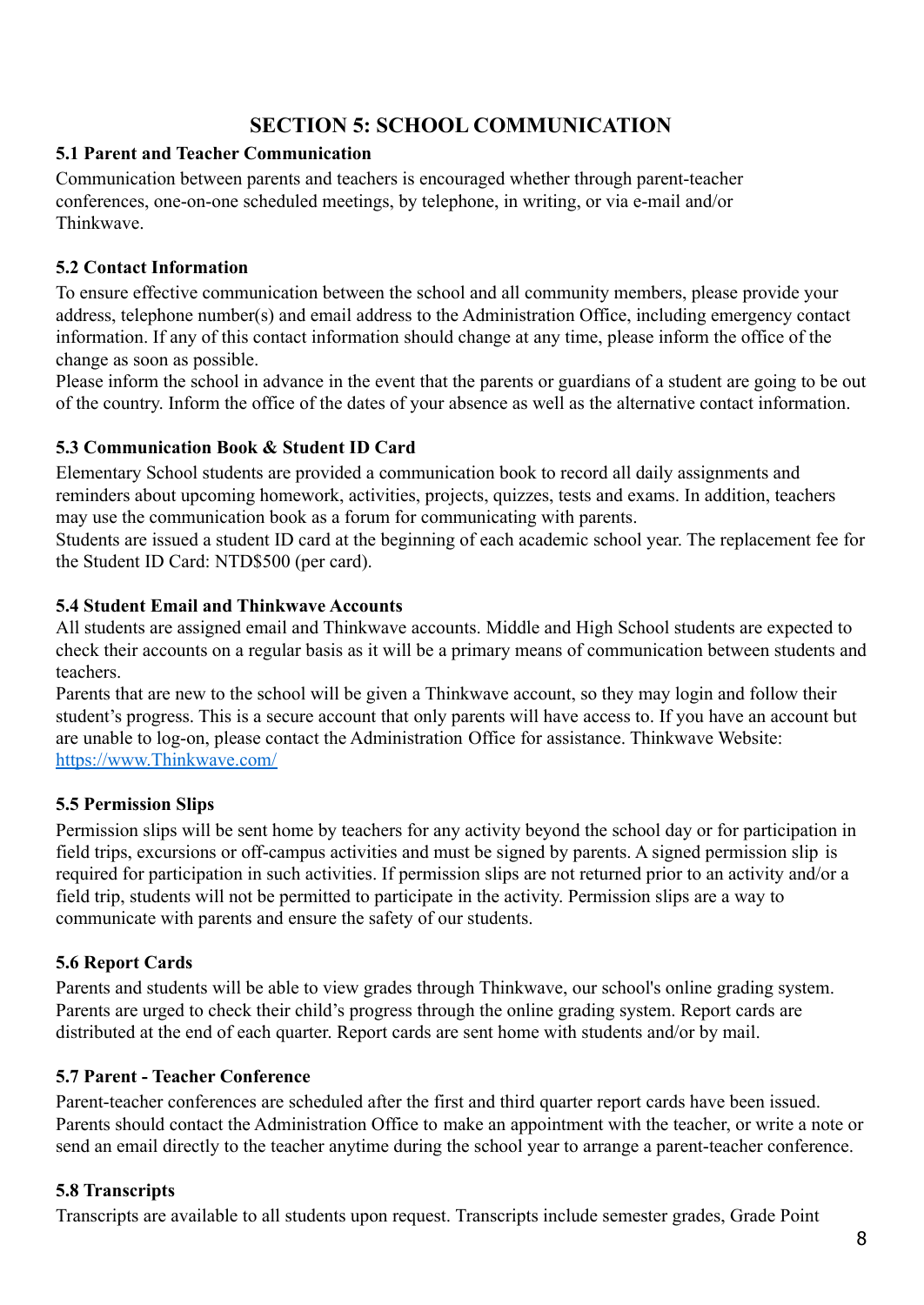Average (G.P.A.) and credits for courses taken from 9th through 12th grade only. This transcript may also include progress towards additional graduation requirements, such as the completion of community service hours. Transcripts may be requested from the Administration Office and will be given to students and parents within a week.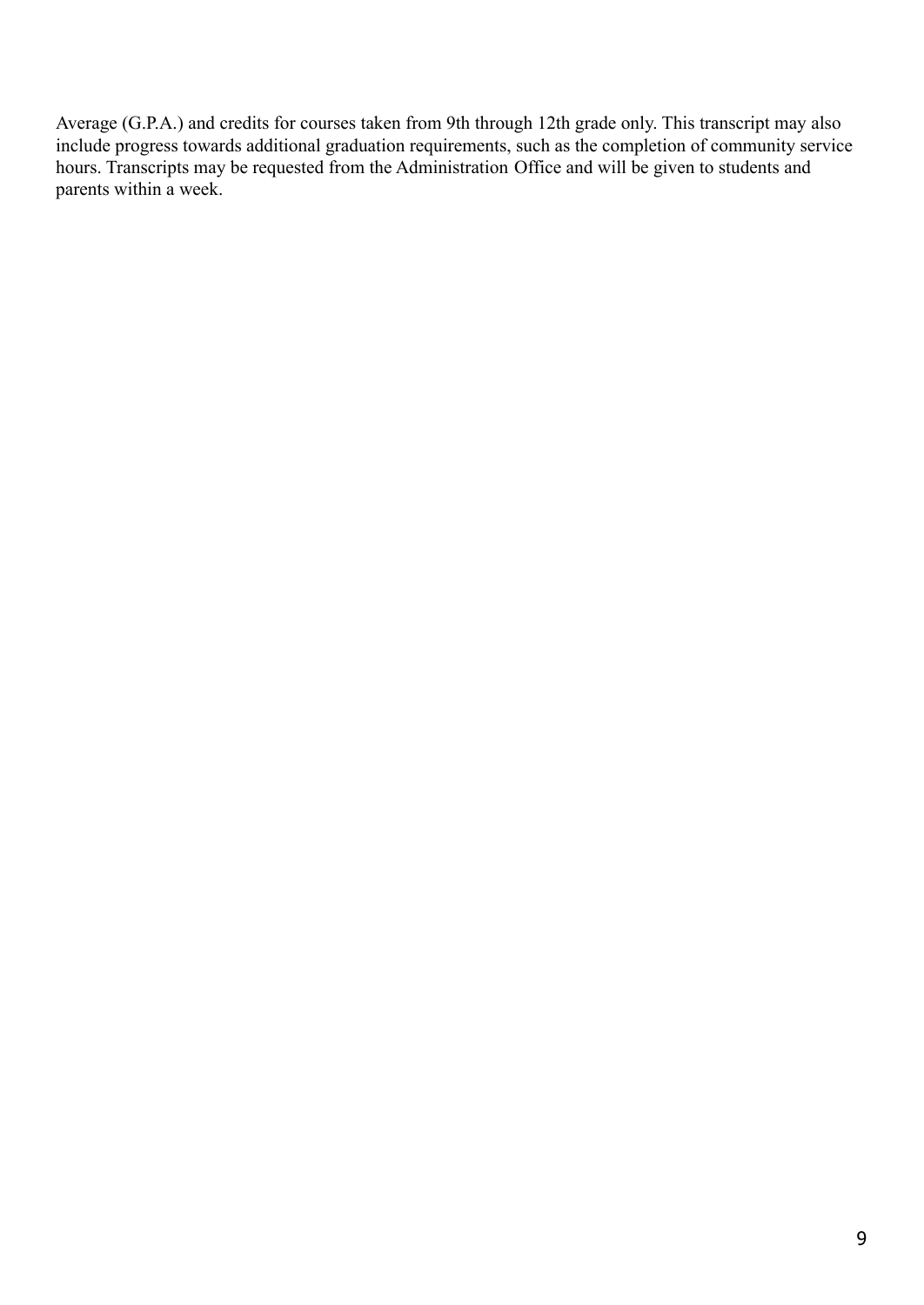# **SECTION 6: STUDENT ATTENDANCE**

#### **6.1 Attendance**

School begins at 8:00 am. All classes need to start their instructional time promptly. Students should report to their Homeroom class before 8:00 am.

In the event a student is going to be late or absent from school, the parents should notify the school Administration Office. If the school has not heard from the parent by the time the daily attendance is complete (8:50 am.), parents will be contacted for verification of student absence. Students must report to the Administration Office, if they arrive after the end of the first period of the day to receive a pass to class. Starting school after the first day of the school year or leaving before the end of the school year is discouraged, as it is disruptive to the full instructional experience for students. Parents are also discouraged from removing students from school for extended periods of time for vacations or reasons other than family emergencies. Students who are absent for 10 or more classes in a reporting period may receive insufficient credit or incomplete status for the course(s) or be required to attend summer school for remediation and credit for the course(s).

#### **6.2 Tardiness**

Teachers are required to take attendance for every class. Students who arrive at school later than 8:05 a.m. or 5 minutes after the starting time of an instructional period will be counted as tardy. Appropriate disciplinary action will be taken as needed if the student's tardiness is excessive, and the student's parents will also be contacted. Any student that is late because of scheduled school transportation will not be marked tardy.

#### **6.3 Absences**

Regular prompt attendance is critical to student success in the academic program. The learning experience in a classroom is a meaningful and essential part of the educational program. Time lost from class due to tardiness or absence is irretrievable and must be viewed as a lost opportunity for the in-class interaction between students and teachers. Students who are more than 10 minutes late to any class may be considered absent. Whether the absences are excused or unexcused, students and parents can't request additional makeup instructional periods.

#### **6.3.1 Excused Absences**

It is the parent's responsibility to notify the school within 24 hours and each succeeding day of a student's absence.

Planned absences may be excused when a request is submitted to the Administration Office a minimum of 3 school days in advance of an absence.

The following absences are excused:

- Student Illness/Health Condition/Medical Appointment
- Family Emergency/Death in the immediate family
- Religious Purpose
- Circumstances causing reasonable concern to the parent for the student's health or safety
- Other situations beyond the control of the student (determined by the Principal, Vice Principal or the school level Director)

#### **6.3.2 Unexcused Absence**

All other absences are considered unexcused absences, including absences caused by the student or parent oversleeping, student missing the bus, and transportation problems. Going to another city or country to visit family or friends is not excused.

A trip for a wedding or other family event is not automatically excused. Neither is a trip for the holidays that gets extended because of the distance traveled.

A maximum of 5 day trip for a funeral can be excused, but any days added beyond this for a longer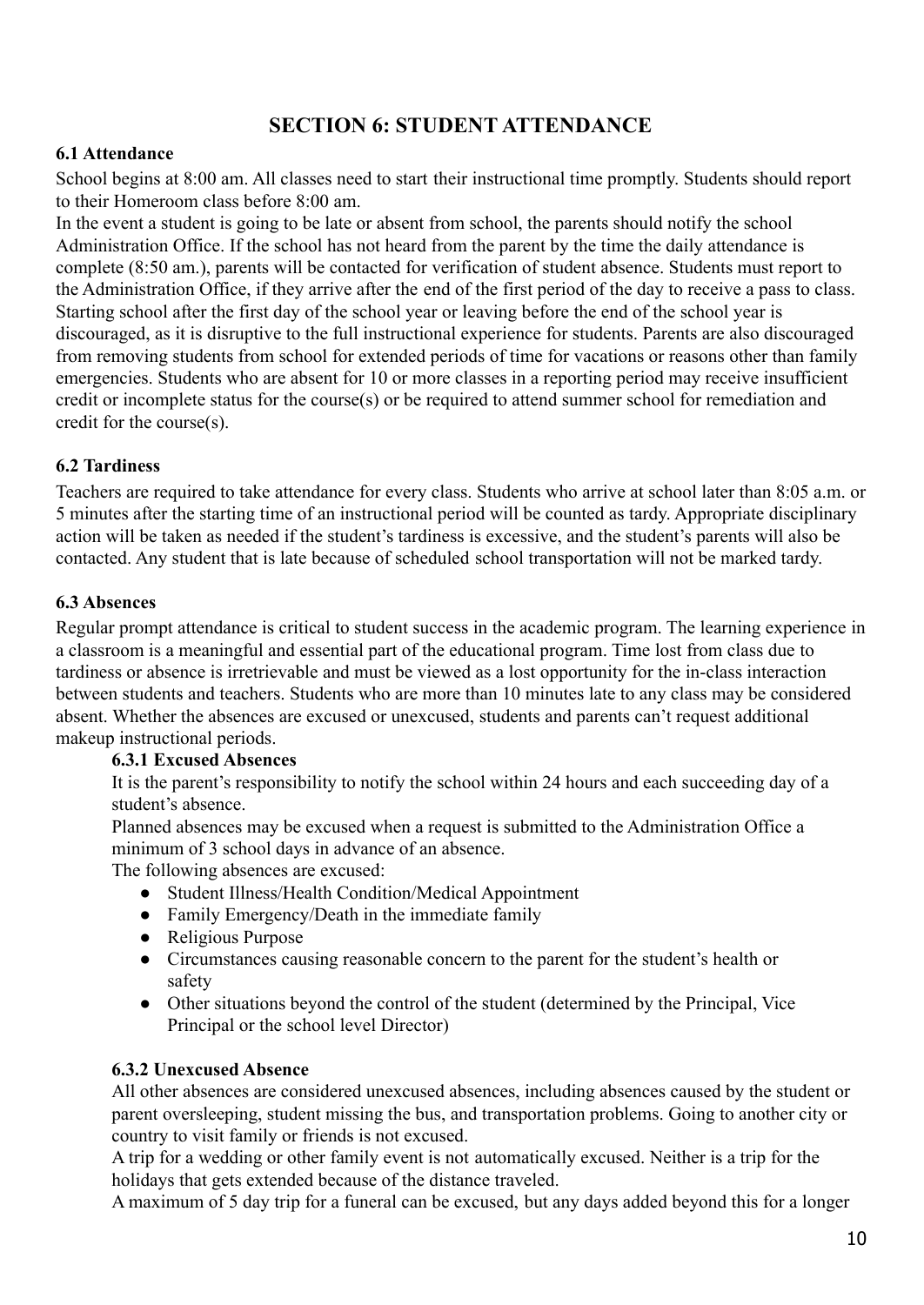period of time may not be excused.

Parents must list a specific reason for any absence; otherwise it will be listed as unexcused. A parent's request to excuse a child's absence without a stated reason or for a reason that does not meet the above criteria for excused absences will cause the child's absence to remain unexcused. Students are given the opportunity to make up work missed by making arrangements with their teachers.

If a student who has been recorded as having 10 or more unexcused absences for a class during a semester, may fail that class for the semester and have to attend remedial classes to do credit recovery.

#### **6.4 Student Release**

At the end of school each day, all students will be released to their parent, guardian, school bus driver, or a person designated (in writing) by the parent. Students are not to be left at school unless they are participating in a scheduled after school activity or event. The school is unable to properly supervise children unless they are involved in a scheduled school activity. Thank you for your understanding and cooperation in this matter.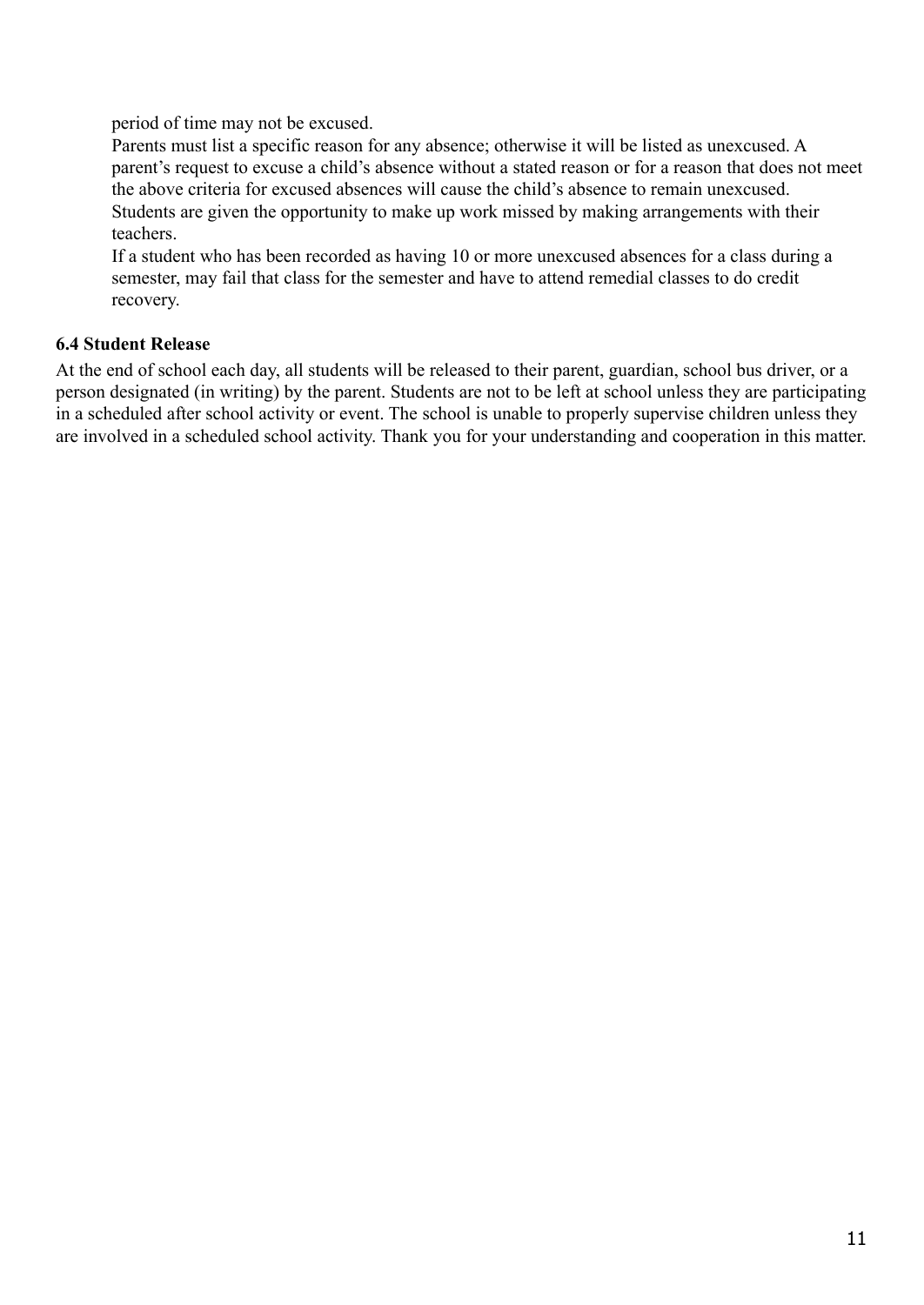# **SECTION 7: TEACHING & LEARNING CLIMATE**

In order to be a highly effective school, teachers and students must teach and learn in an efficient, involved and caring manner. The school values a climate where teachers and students feel good about being respected and having a sense of belonging.

In unusual cases of serious or continued minor behavioral problems, students will be sent to the Administration Office for corrective action to be administered by the relevant school administration.

#### **7.1 Student Behavior Expectations**

The following expectations are based on common decency and respect. It is assumed that most students at most times are able to regulate themselves and will have no trouble meeting these expectations. They are in effect at all times on campus, as well as during field trips, sports tournaments, club trips or any other school-sponsored event.

Students are expected to:

- Respect fellow students and all adults on campus.
- Respect others' property, including that of the school.
- Refrain from violence.
- Attend classes regularly and arrive on time.
- Remain on campus.
- Respect the educational environment of the school.
- Use appropriate language.
- Help to keep the campus clean by picking up their own trash and using the recycle bins appropriately.
- Follow the rules set by the classroom teachers, activity advisors, coaches and chaperones.

#### **7.2 English Language Usage**

The school seeks to provide quality education using English as the language of instruction. Successful students should take every opportunity to use English.

Following are the expectations for the use of English language by students:

- English is the language of choice at all times on campus (with the exception of the foreign language classrooms). English is spoken at all school sponsored events and activities regardless of the location.
- English is the language of written and verbal instruction both in and outside of the classroom except at times and conditions approved by the teacher concerned.
- At all school functions, students are encouraged to use English as often as possible, creating an English-speaking environment.

#### **7.3 Dress Code**

Students are expected to dress appropriately for school at all times. Clothing should not be distracting or offensive to others, nor should it cause any disruption of the functioning of the school. The school reserves the right to ask students wearing inappropriate attire to change. The following dress code guidelines should be followed.

#### **Dress code guidelines:**

- A belt is required if the garment has belt loops.
- Shirts (including t-shirts) must be tucked in.
- Shorts/skirts must be mid-thigh or longer.
- Shoes must be safe and appropriate. Flip flops and shower shoes are not permitted.
- Clothes must be the appropriate size, with the waist of garment worn at the student's waist.
- Clothing that is too tight or too loose is not appropriate for school.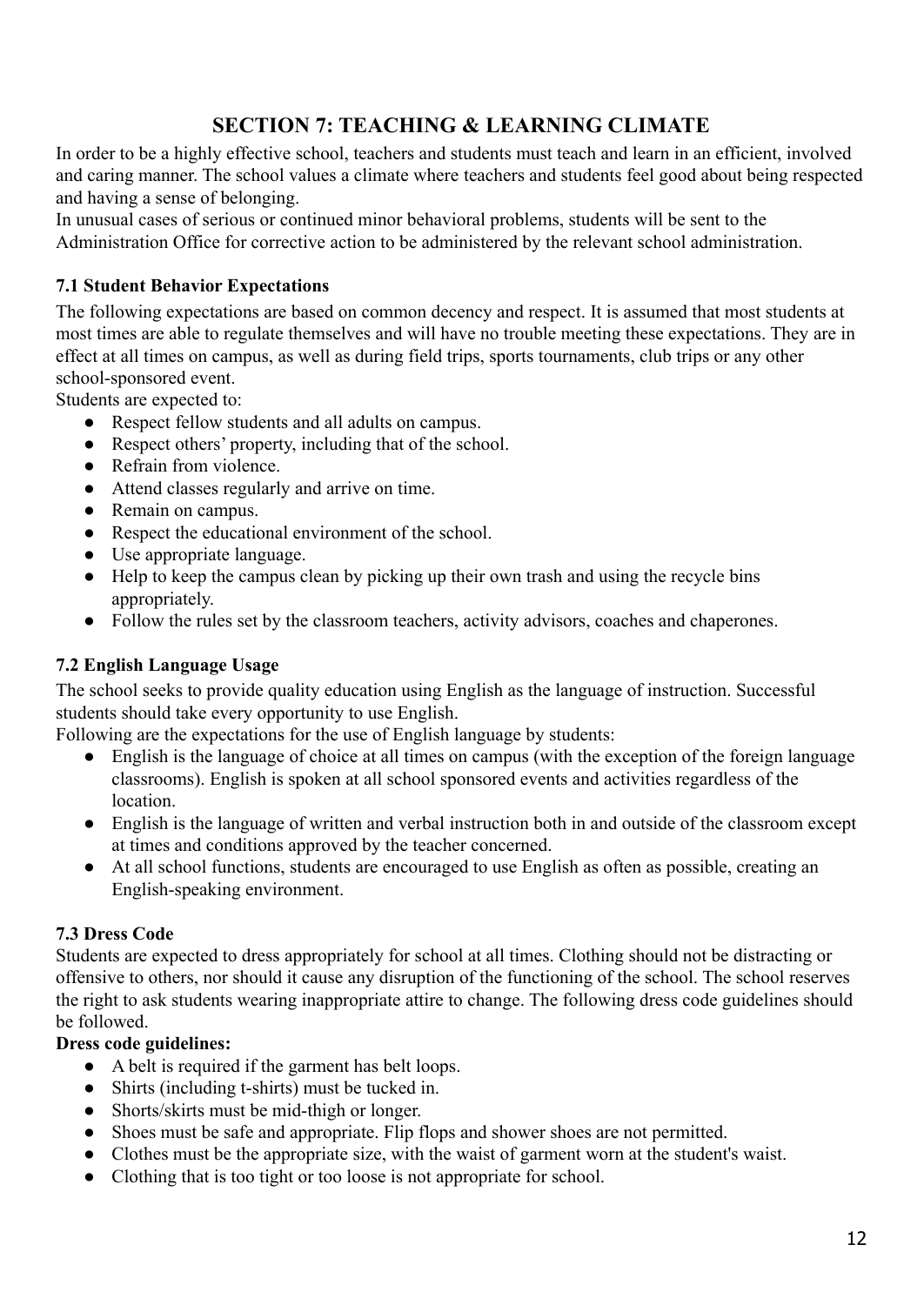#### **7.4 Electronic Devices**

Students are asked to use all electronic devices in a responsible manner and with discretion, always adhering to the rules set by their teachers (in their respective classrooms).Tablets and laptops should never be allowed to interfere with any lesson, but may be used in the classroom when permitted by a teacher. Appropriate Use:

- Emergency communication with parents
- Research for a school project
- Use as a dictionary, for translation or as a calculator
- All other educational uses

#### Inappropriate Use:

- Use as a means to cheat on tests and exams
- Texting or phoning friends
- Playing games
- All other non-educational uses that don't conform to the class rules

In the event of a student not following the rules set by their teacher, the device may be taken from said student. Depending on the severity of the transgression, the teacher may decide to:

- Keep the device until the end of the period
- Keep the device until the end of the school day
- Ask the parents or guardian to pick the device up from the office

The school will not be responsible for the loss or damage of any personal electronic devices brought to school.

#### **7.5 School Wifi**

School-wide Wifi coverage is available for student use.

#### **7.6 Phone Calls**

Cell phone usage is not permitted during classroom time, and cell phones must be turned off or on silent mode in all classrooms. If a parent must contact a student during school time due to an emergency, they may call the Administration Office. If a student needs to phone home in case of emergency, the student is permitted to use the telephone in the Administration Office.

#### **7.7 Food & Drink**

All food and drink (except water) is to be consumed outside the classrooms. Water may be consumed inside the classroom anytime. Food and drink for special occasions (such as birthday celebrations, rewards given by the teacher for reaching certain goals, etc.) may be consumed in the classroom with the teacher's consent. Gum chewing is prohibited at all times.

#### **7.8 Inappropriate Language**

The use of inappropriate words or phrases in any language is absolutely forbidden and offenders should expect appropriate disciplinary action to be taken. Disrespect towards peers and/or teachers and any other adults will not be tolerated.

#### **7.9 Homework**

The assignment of homework is a vital component of the attainment of academic excellence. Homework is defined as the "extension of the learning experience beyond the classroom." The amount of homework will vary from day to day based upon the following: the subject matter, the varying abilities of the student, the scheduling of other activities or special programs, and the work assigned for other projects.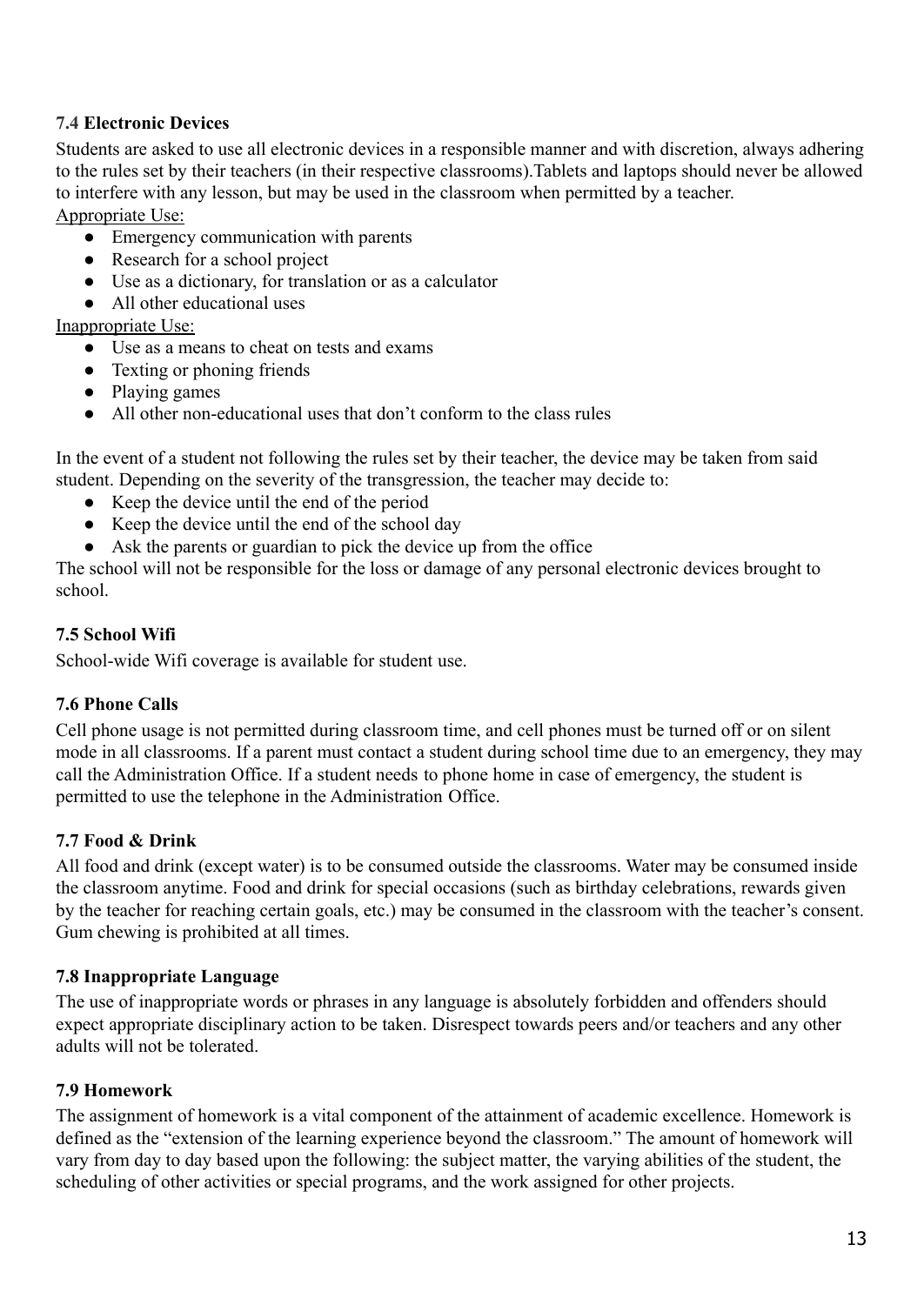#### **7.10 Harassment & Bullying**

The school has a zero tolerance towards harassment or bullying, including cyber bullying. There is concern for all students' welfare and safety. Any attempt to intimidate, threaten or embarrass a student or a teacher will result in disciplinary action.

Students and parents are expected to inform teachers, directors or administration when they feel that their safety is in jeopardy as a result of any of the above mentioned acts.

Any form of harassment/bullying must be reported immediately to a teacher or staff member.

#### **7.11 Weapons**

Weapons of any kind are strictly prohibited on campus and all school events, regardless of the location of the event. If a weapon or other dangerous item is found on a person, in a locker or schoolbag of a student, it will be confiscated and an emergency meeting with the parents will be requested as this may be grounds for expulsion.

#### **7.12 Alcohol and Substance Abuse**

The school is an alcohol and drug free campus. If a student is found to be in possession of, dealing in or under the influence of any such substances, it will lead to very serious consequences, such as suspension and expulsion from school. An immediate meeting with the parents will be requested by the school, as this may be grounds for expulsion.

#### **7.13 Smoking**

The school is a smoke free campus. It is expected that all members of the faculty, staff and student body adhere to this policy.

#### **7.14 Public Displays of Affection**

Public displays of affection should be avoided and kept at a professional level and should not offend students, faculty members, staff, or guests. Students will refrain from intimate and prolonged embraces, kissing, hugging, inappropriate touching or any other physical act that is considered to be offensive or socially unacceptable to the general public on campus, school transportation, and school-sponsored events or any other educational setting.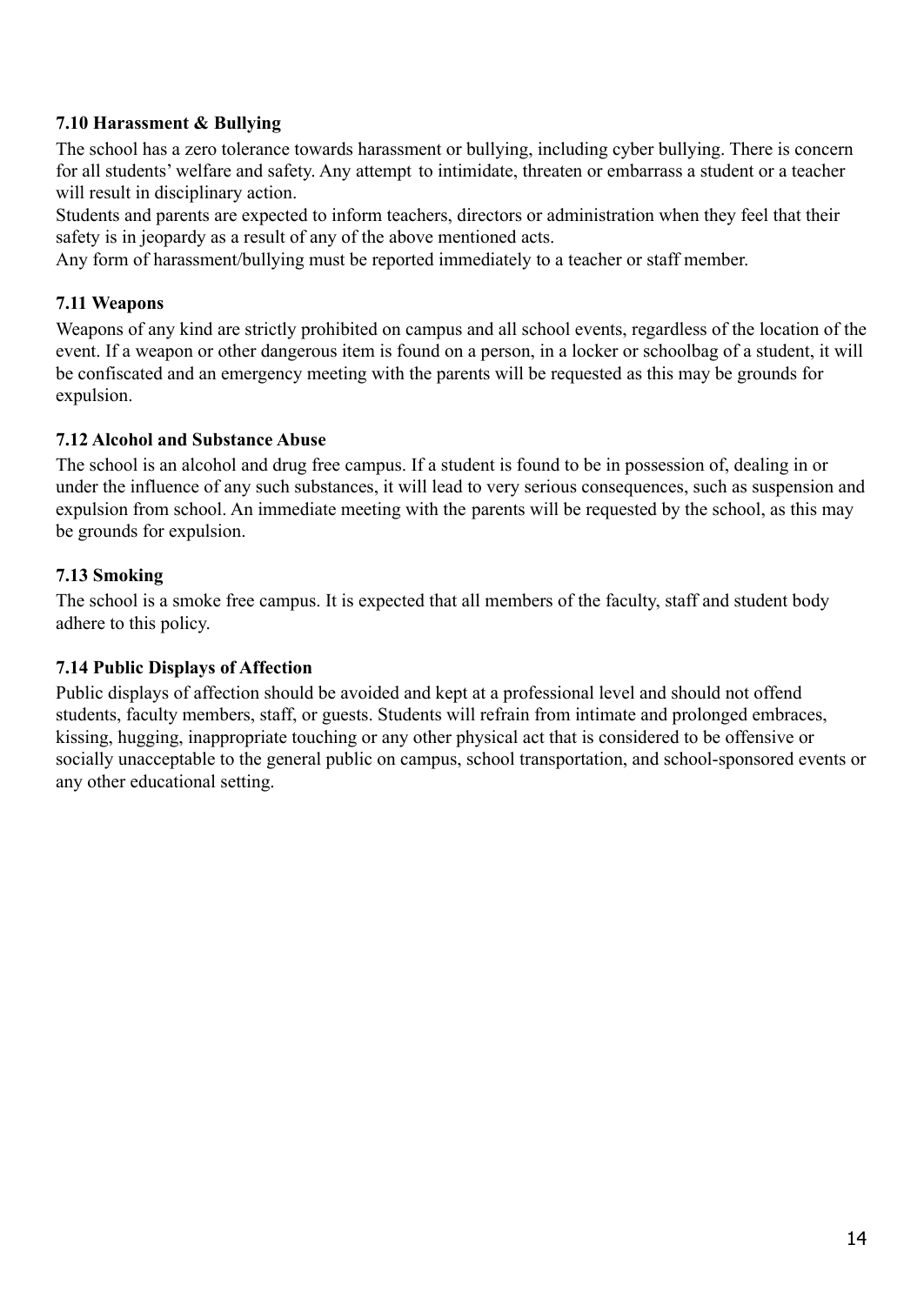# **SECTION 8: DISCIPLINARY CODE**

As part of the school community, all students have certain rights and responsibilities. All students are expected to abide by a Code of Conduct.

#### **8.1 Disciplinary Action**

Our goal for the learning environment is to create a caring community of learners, where mutual respect is the norm. Like most schools, we have a behavior and disciplinary code, which is defined below and enforced in order to maintain a safe and orderly environment. These rules are also applied when using school transportation, or participating in any school activity or event.

The following is a non-exhaustive list of behaviors which may result in disciplinary action:

- Destroying/vandalizing school property
- Stealing
- Littering
- Disrupting a class or other activity
- Excessive tardiness/absences
- Cheating/Plagiarism
- Missing or late for detention
- Using profanity, in any language
- Dangerous behavior/horseplay/fighting, either verbally or physically
- Harassment/sexual harassment/bullying
- Failure to abide by the rules set on a class field trip, off campus activity, sports tournament or other school-sponsored trip
- Use or possession of drugs, alcohol, tobacco, weapons on campus
- Disrespectful or insubordinate behavior
- Inappropriate public display of affection

#### **8.2 Disciplinary Procedures**

When the disciplinary committee determines that a student has violated the disciplinary code, the following steps will be taken. The consequences will increase for repeated offenses. Parental contact will be made any time discipline is administered except for verbal warnings. Depending on the severity of the offense, and at the discretion of the Director, Vice Principal and Principal, a student may enter the following chain of consequences at any level of behavior:

- Verbal Warning
- Seat Change
- Reflective Essay
- Student/Teacher Conference
- Parental Notification
- Teacher Team Conference
- Referral for Student/Principal Conference
- Detention during Club Period
- Removal from class by Administration
- Parent conference
- Suspension

• Expulsion - Only as a last resort - When a suitable resolution to the problem can't be reached With the exception of a verbal warning, any instance of the above actions will be documented, communicated to parents and kept on record.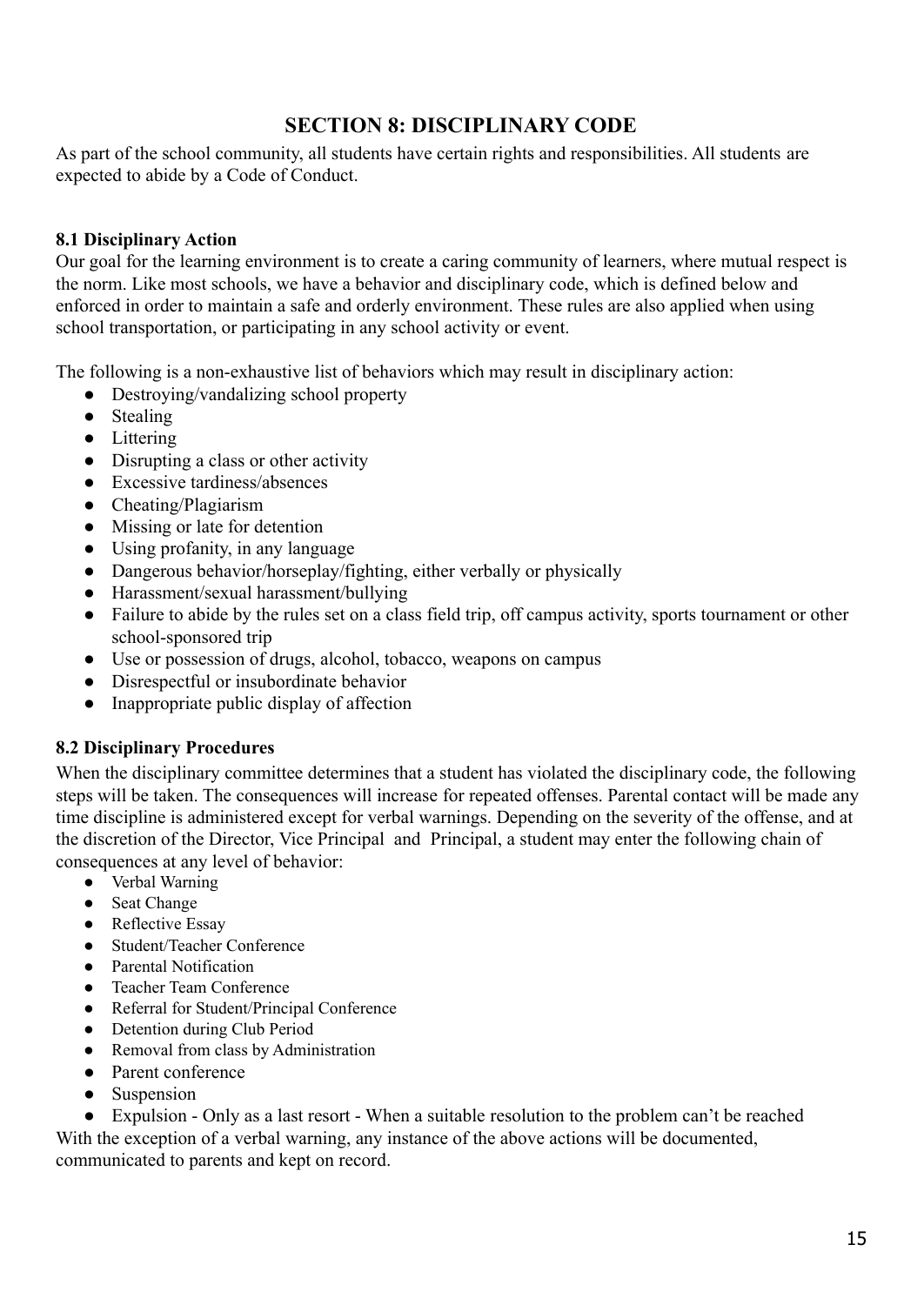#### **8.3 Expulsion of Students**

Repeated or sustained disciplinary problems may lead to permanent withdrawal from TYAS at the discretion of the school.

An appropriate administrator of the school will cause written notice of such proposed action to be delivered to the student and the student's parent/guardian. Such delivery may be by registered mail, addressed to the last known address of the student or the student's parent/guardian.

Grounds for immediate or emergency expulsion:

- Arson: intentionally setting or causing a fire for the purpose of damaging property or hurting someone
- Threats to kill or endanger others
- Assault
- Weapons/Explosives on Campus/Bomb threat
- Burglary: unauthorized entry into or staying in the school building with the intent of committing a crime
- Drug dealing or distribution
- False alarms: activating a school alarm for other than the intended purpose of the alarm.

A report will be filed with the appropriate law enforcement agency.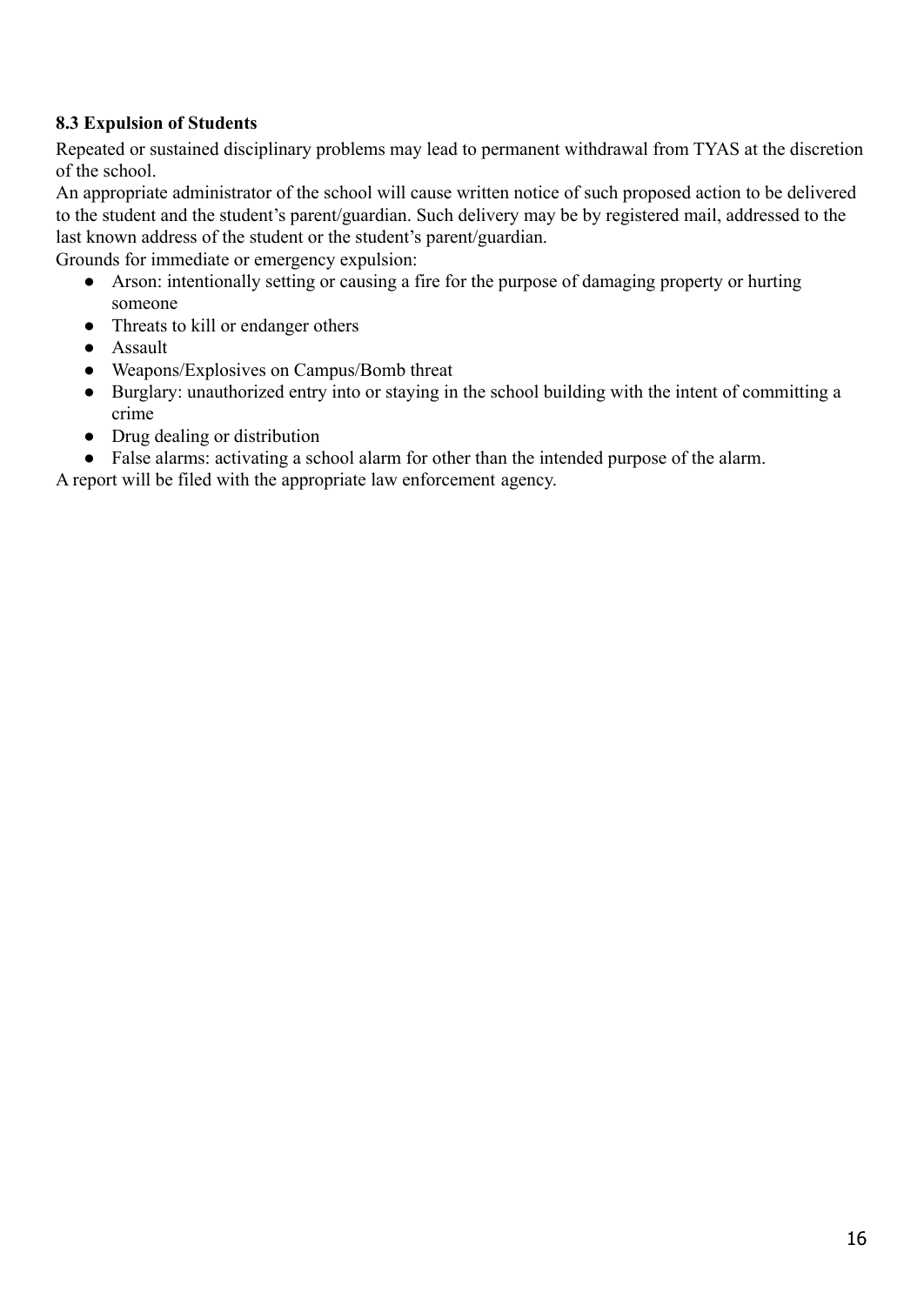# **SECTION 9: ACADEMIC INTEGRITY POLICY**

#### **9.1 Guidelines for Academic Integrity Policy**

The school strives to provide students with the knowledge, skills, and judgment they need to be successful and educated individuals. Students are expected to take responsibility for their learning in order to reap the full benefit of their education.

#### **9.2 Forms of Academic Dishonesty**

Acts of Academic dishonesty will be considered very serious. Appropriate disciplinary action will be taken in such cases.

Violations of academic integrity include, but are not limited to, the following:

- Plagiarism: the use of the author's words, ideas, data, or product without appropriate acknowledgement, such as copying another's work, presenting someone else's opinions and theories as one's own, or working jointly on a project and then submitting it as one's own.
- Cheating: the use or attempted use of unauthorized materials, information, or study aids. Another definition of cheating is the act of deceit by which a student attempts to misrepresent academic skills or knowledge; unauthorized copying or collaboration. Copying another student's homework without direction or approval from the teacher is considered cheating.

#### **9.3 Consequences for Academic Dishonesty**

Any teacher who discovers that a student has been academically dishonest will have the responsibility of resolving the matter with the student and will report the results to the Administration Office.

Potential actions include, but are not limited to, the following:

- Additional work to be completed by the student so the teacher may accurately assess the student's performance
- A lower or failing grade on the assignment
- A lower grade in the course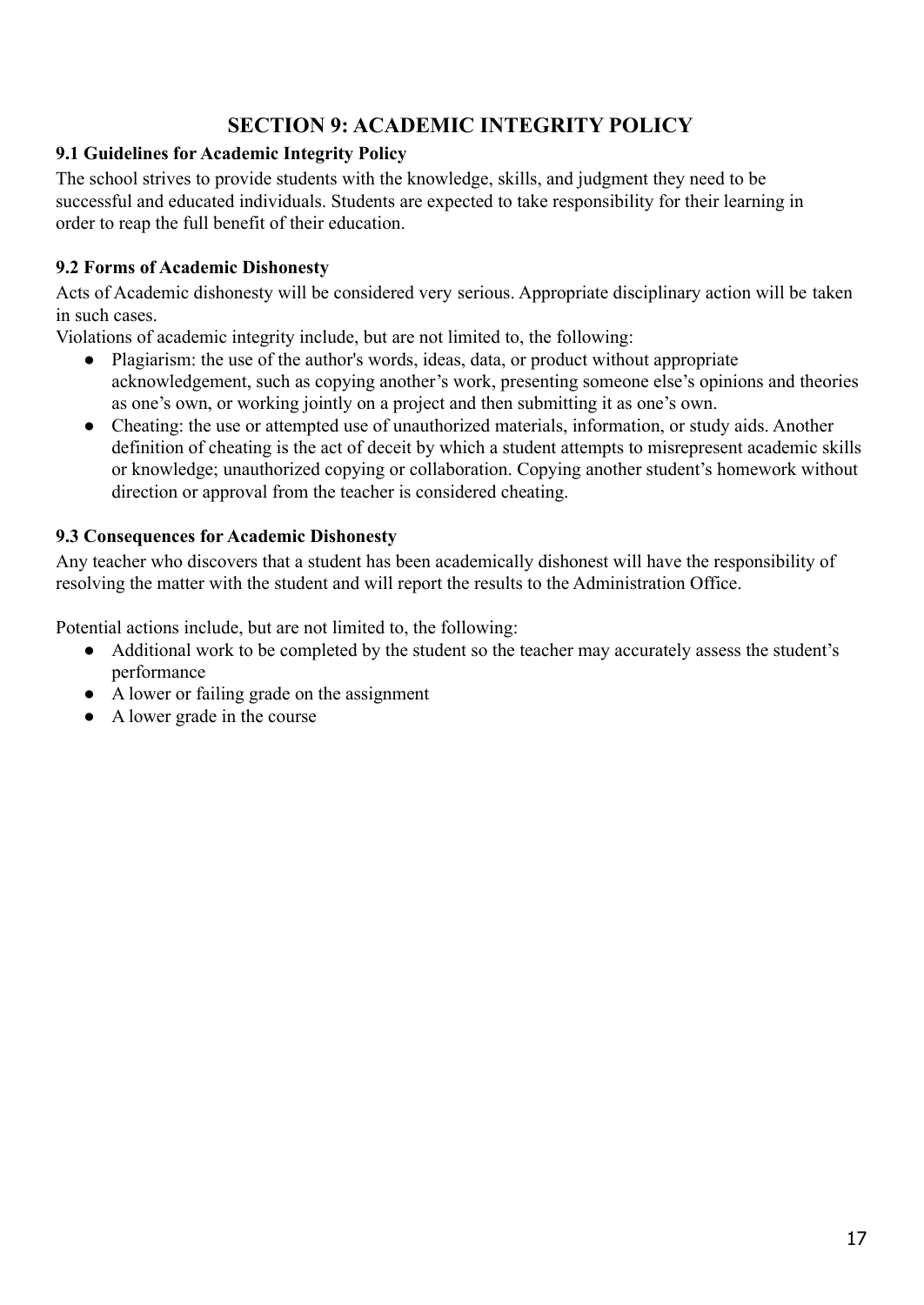# **SECTION 10: ADDITIONAL PROGRAMS & SERVICES**

#### **10.1 Health Services**

The Nurse's Office is located on the first floor. Parents will be notified if students become ill or in case of emergency. The school nurse is available on campus during the entire day. The nurse verifies immunization records and that required school physicals are up to date. The nurse also oversees routine medical concerns on campus.

Any medication to be taken during the school day should be brought to the Nurse or to the Administration Office in the original packaging or with appropriate instructions signed by medical personnel or by the parent/guardian. Teachers or staff members are not permitted to give students medication. Students are not permitted to self-medicate.

Medical information about students will remain confidential. However, information on medical conditions that may affect or be affected by school activities (i.e. asthma, heart conditions, etc.) will be shared with faculty as necessary, with parental consent. A health record, including all immunizations must be on file. Updated immunization or any changes in personal information should be forwarded to the school nurse to be changed in the student's file.

#### **10.2 Library Services**

The library is located on the fifth floor. Opening hours are assigned throughout the school day. Appropriate behavior is expected at all times. All students are welcome to check out books from the library, but they will need the approval of our librarian and/or staff to check out books.

Library materials may be checked out as follows:

- Students in Lower School (Grades 1 5): up to 2 books for a 2 week period.
- Students in Middle/High School (Grades 6-12): up to 3 books for a 2 week period.

Students should be responsible for the book(s) they check out and pay for the cost of any lost or damaged books and resource materials.

#### **10.3 Computer & Internet Access**

Students will use a variety of information sources including the library and computers with approved software and the Internet. When using their own devices for research or school projects, students are expected to use the school's Wifi network as outlined in sections 7.4 and 7.5. The primary function of these resources is to support and enhance student learning. Students who use the computers for playing games, watching movies, or other entertainment purposes will be asked to leave the computer lab or library and their personal laptop computer will be taken to the Administration Office.

#### **10.4 Lunch**

Students can bring their own lunch to school or join the school lunch program. The lunch period is scheduled from 11:20 am. to 12:00 noon.

When receiving lunch, students are encouraged to take only what they can eat, so that we can minimize food waste. Students are allowed second helpings once they have finished their first plate of food. During lunch hour, students' are expected to:

- Stand in line patiently
- Be courteous
- Use good table manners
- Talk quietly (no shouting)
- Clean up their area after finishing their meal

And not to:

- Eat food at the round tables
- Run in the lunch area at any time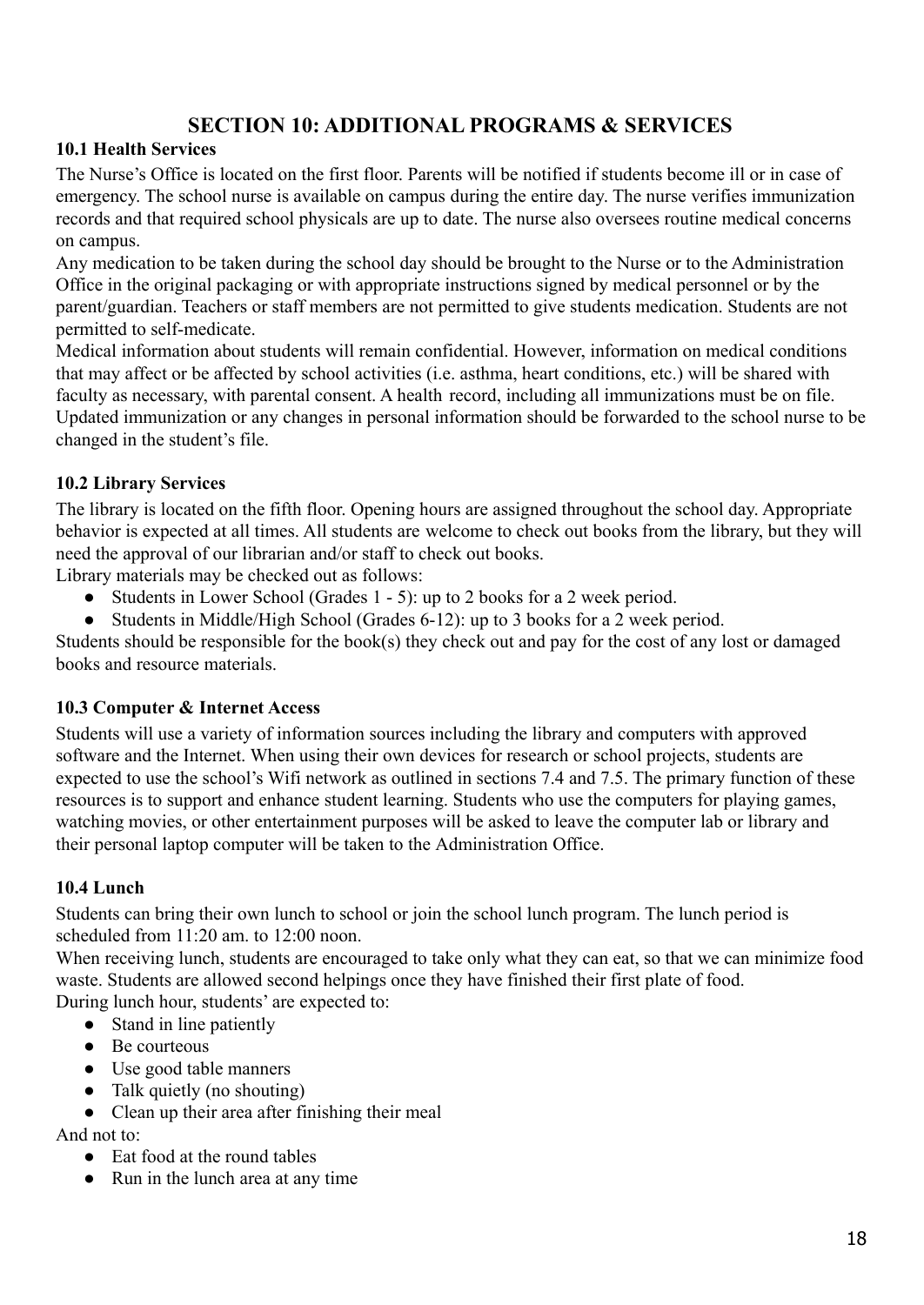#### **10.5 Physical Education**

All students are required to take part in Physical Education (PE). In the event that a student needs to sit out of a PE lesson due to illness, a signed letter with an explanation and/or a doctor's note should accompany the student to his/her PE lesson. The student is to remain with the class during this time. All students are required to wear the approved PE uniform if directed to by the PE teacher during PE lessons and for special occasions. Uniforms are purchased through the Administration Office.

#### **10.6 Clubs & Activities**

All students are required to participate in our after school club activities. Students may request the change of the clubs by speaking directly to the Student Affairs Director. Students are only permitted to change their clubs one time. Elementary students and Middle/High School students will attend clubs separately as best as possible. Grade 11 and Grade 12 students may be able to opt out of Club to attend other educational activities such as ACT, SAT or other College Prep activities approved by the High School Director, Vice Principal and Principal.

#### **10.7 School Assemblies**

Throughout the school year, assemblies are held for all school levels. The assemblies may be thematic and/or informational in nature. Assemblies are also a time when students and staff celebrate their accomplishments in all areas of school activities. Our assemblies serve to provide a sense of community for faculty, staff and students.

To ensure that we have quality assembly programs, we must all be aware of and support the following guidelines for auditorium behavior:

- Students must find their seats quickly and check in with their teachers.
- Students must keep their feet off the table.
- Speakers and performers must be given silence before beginning.
- Students must show respect and courtesy to whoever is on stage.
- Food, drinks, or candy are not allowed into the auditorium.
- All electronic devices, including cell phones and MP3 players, must be switched off or in silent mode.
- Excessive moving in seats or talking during the program is prohibited.
- Students are not to enter or leave the auditorium while groups are performing.
- Please wait in the back of the auditorium until an appropriate break and then be seated.

#### **10.8 Field Trips**

Field trips are encouraged when they enhance curriculum and instruction and do not seriously interfere with the educational process of the school. Cost for transportation, guides, admission, etc. may be assumed or shared by the school and the participants. School employees must supervise all school-sponsored trips. Parents may assist in such supervision.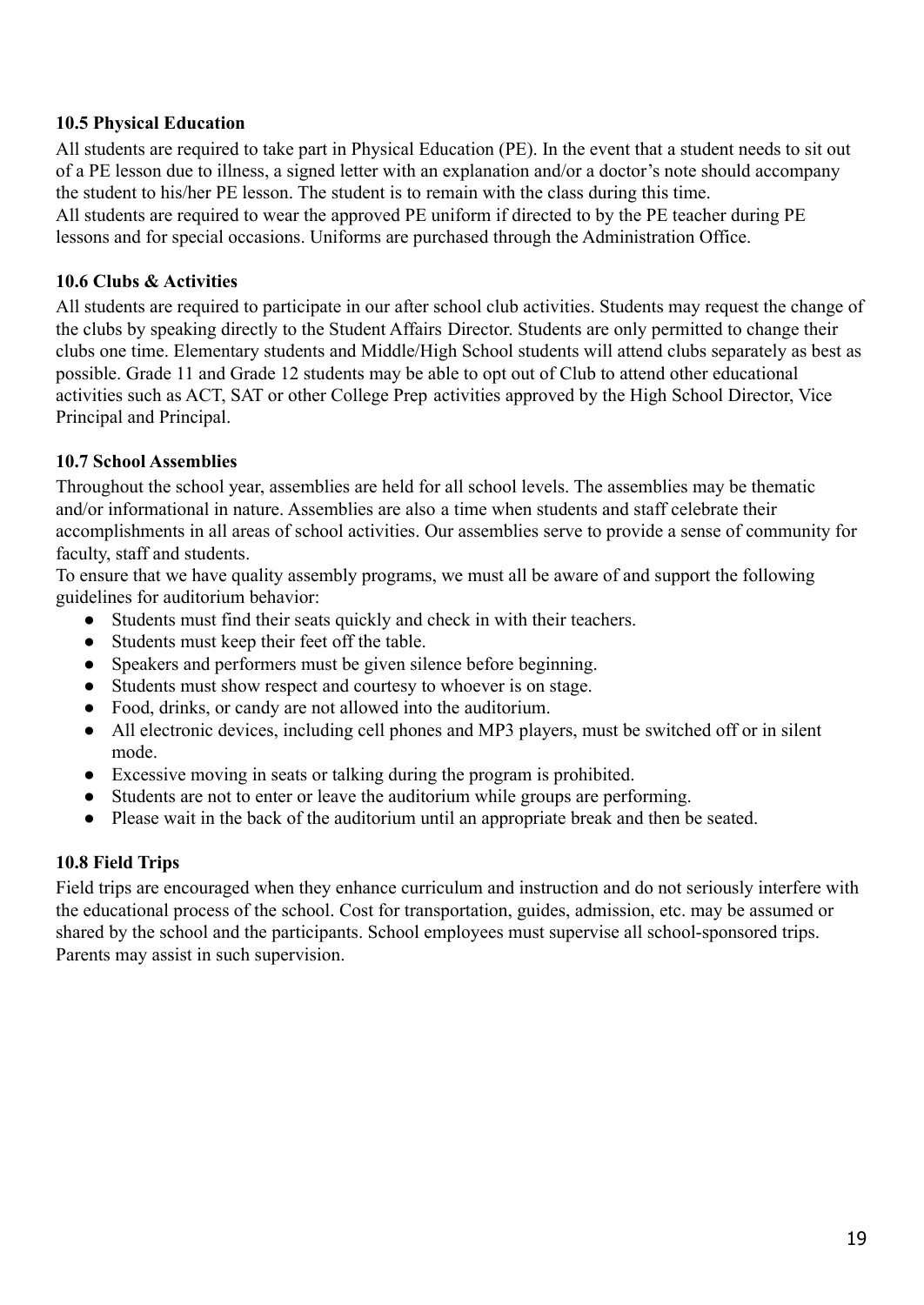# **SECTION 11: ACADEMIC PROGRAM**

#### **11.1 Class Schedule**

|                | Grade 1-5         |                | Grade 6-12        |
|----------------|-------------------|----------------|-------------------|
| Homeroom       | 08:00-08:05       | Homeroom       | 08:00-08:05       |
| 1              | 08:05-08:50       | 1              | 08:05-08:50       |
| $\overline{2}$ | 08:55-09:40       | $\overline{2}$ | 08:55-09:40       |
| $\overline{3}$ | 09:45-10:30       | 3              | 09:45-10:30       |
| $\overline{4}$ | $10:35 - 11:20$   | $\overline{4}$ | $10:35 - 11:20$   |
| Lunch          | $11:20-12:00$     | 5              | $11:20-12:00$     |
| 5              | 12:00-12:45       | Lunch          | 12:00-12:45       |
| 6              | 12:50-13:35       | 6              | 12:50-13:35       |
| $\overline{7}$ | 13:40-14:25       | $\overline{7}$ | 13:40-14:25       |
| 8              | 14:30-15:15       | 8              | 14:30-15:15       |
| Clubs          | Mondays-Thursdays | Clubs          | Mondays-Thursdays |
|                | 15:20-16:00       |                | 15:20-16:00       |

● A full school year is 180 instructional days long.

- The core classes, English, Math, Science, and Social Studies, get 45 minutes of class time a day, 5 class periods a week, 180 hours per year.
- The hours and periods per week of the special and elective classes (such as: Art, Music, PE, etc.) may vary according to the availability of the class schedule.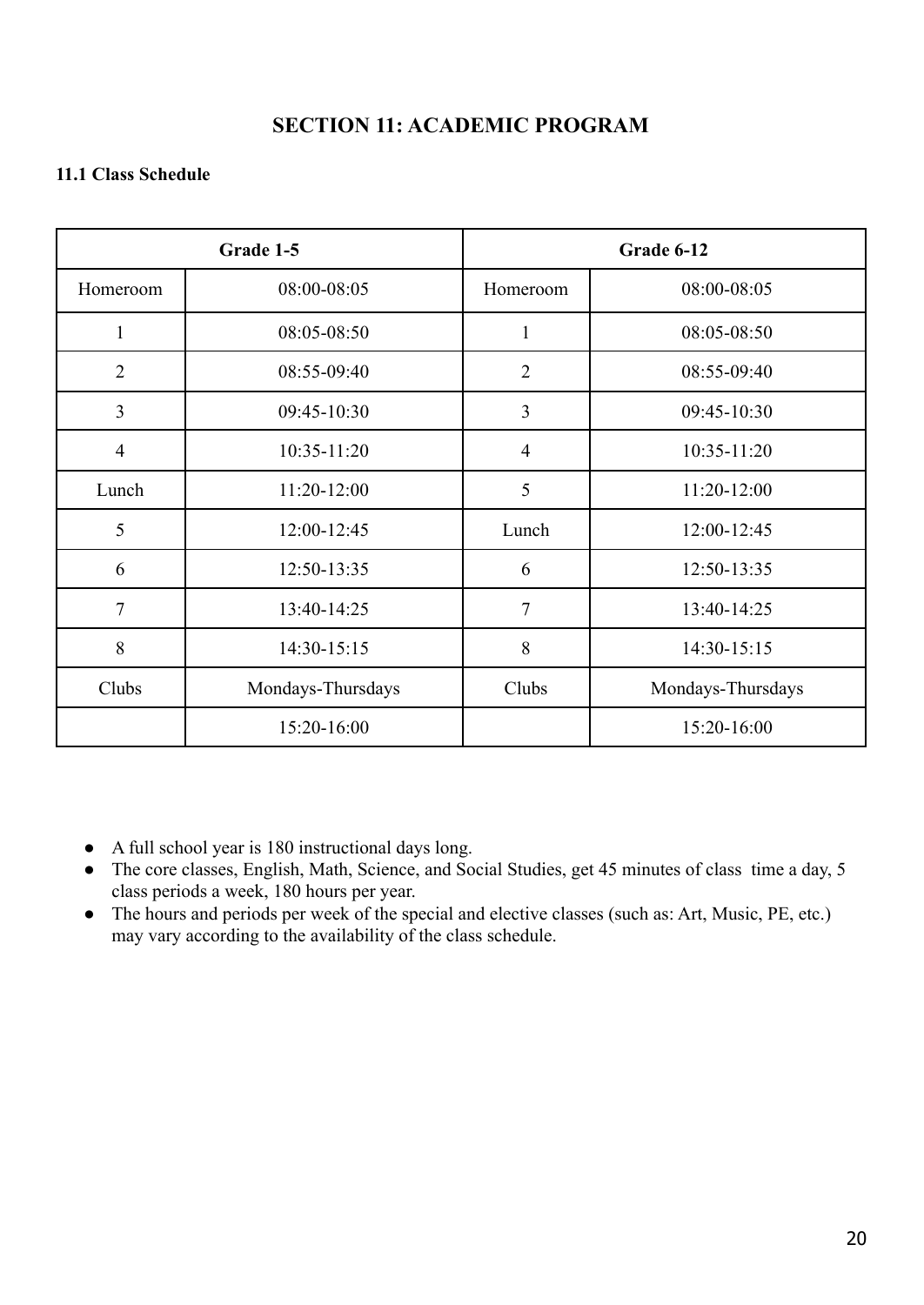#### **11.2 Grading**

Teachers will meet on a regular basis to discuss any students who might be having difficulty in more than one class. In that case, the teachers will work together to form an academic plan to help the student. That may include having the student stay after regular classes for extra work.

If an Elementary or Middle School student, grades 1-8, fails 3 of the core classes (English, Math, Science, and Social Studies), the teacher or director may recommend that the student repeat that grade. If a Middle School student fails one of the core classes, the teacher may recommend that the student retakes this class during club time next year or during a summer program.

For High School students, grades 9-12, students are required to have a certain number of credits in order to graduate. If a student fails a course they may have to repeat that course at a later date, or make it up during a summer program.

| Letter Grade  | Percentage | Grade<br>Points  | Honors<br>Points | A.P.<br>Points |
|---------------|------------|------------------|------------------|----------------|
| $A+$          | 97-100     | 4.33             | 4.83             | 5.33           |
| $\mathbf{A}$  | 93-96      | 4.00             | 4.50             | 5.00           |
| $A -$         | 90-92      | 3.67             | 4.17             | 4.67           |
| $B+$          | 87-89      | 3.33             | 3.83             | 4.33           |
| B             | 83-86      | 3.00             | 3.50             | 4.00           |
| $B-$          | 80-82      | 2.67             | 3.17             | 3.67           |
| $C+$          | 77-79      | 2.33             | 2.83             | 3.33           |
| $\mathcal{C}$ | $73 - 76$  | 2.00             | 2.50             | 3.00           |
| $C -$         | 70-72      | 1.67             | 2.17             | 2.67           |
| $D+$          | 67-69      | 1.33             | 1.83             | 2.33           |
| D             | 63-66      | 1.00             | 1.50             | 2.00           |
| $D-$          | 60-62      | 0.67             | 1.17             | 1.67           |
| F             | < 60       | $\boldsymbol{0}$ | 0.00             | 0.00           |

#### **Grade Scale** The grading scale is as follows:

#### **11.3 Alternative Grades**

In exceptional circumstances, the following grading alternatives may be utilized with the prior approval of the Principal.

| $I = Incomplete$ | $F = Fail$      |
|------------------|-----------------|
| $P = Pass$       | $NG = No$ Grade |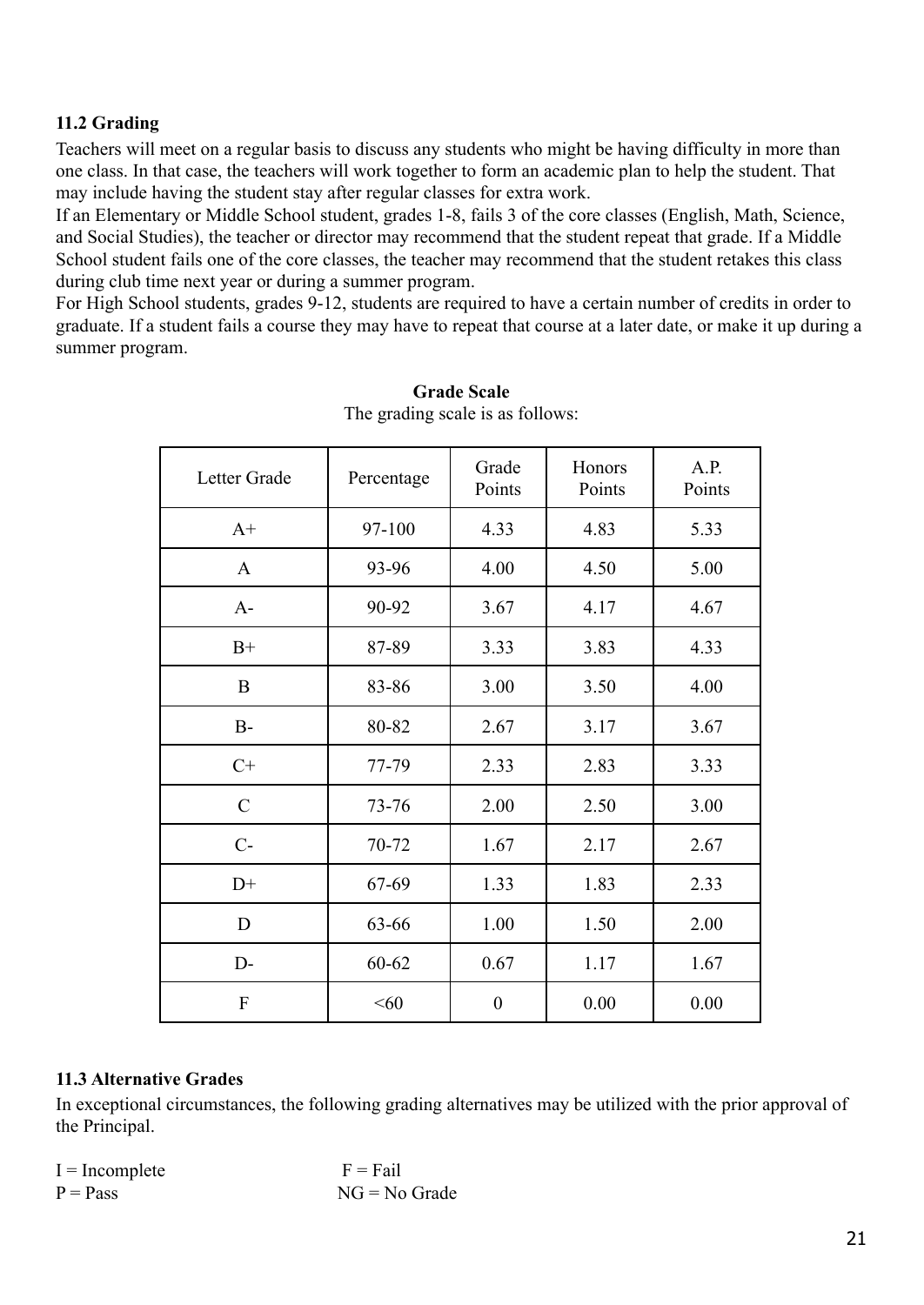An "Incomplete" grade indicates that the student has not completed all the required work for the course and must complete it to earn credit for that course. The work must be completed in a predetermined time frame. If it is not completed within that time frame, the student receives an "F" for that course.

The "Pass" grade may be given to a student with special circumstances dependent on the student's effort and not on percentage grading. It indicates that the student is "working" or "making adequate progress." However, the grade will not be factored into the student's Grade Point Average. A student will receive a "P" or "F" for each semester.

The "No Grade" is given to a student for whom a teacher is unable to grade, due to insufficient information. An NG grade must be changed to a letter grade by the next grading period.

#### **11.4 Graduation Requirements**

High school students in grade 9–12 work towards earning a specific number of graduation credits each year. A passing grade in a course for a year's work generally earns credit(s) toward high school graduation. In order to graduate, a student must have earned a total of at least 23.5 credits, distributed across the subject areas as shown in the chart below.

| Course                           | <b>Credits Needed</b> |
|----------------------------------|-----------------------|
| English                          | 3                     |
| Math                             | 3                     |
| Science                          | 3                     |
| Social Studies                   | 3                     |
| Foreign Language                 | $\overline{2}$        |
| Fine Arts                        | $\overline{2}$        |
| Technology                       | $\overline{2}$        |
| <b>Physical Education</b>        | $\overline{2}$        |
| <b>Health Education</b>          | 0.5                   |
| Electives                        | 3                     |
| Total credits needed to graduate | $23.5*$               |

#### TYAS High School Graduation Requirements

\*Graduation requirements also stipulate that students are required to perform 40 hours of public service. A person or organization, other than the school, or anyone associated with the school must benefit from the service. Proper documentation must be completed on time before the hours can be accepted.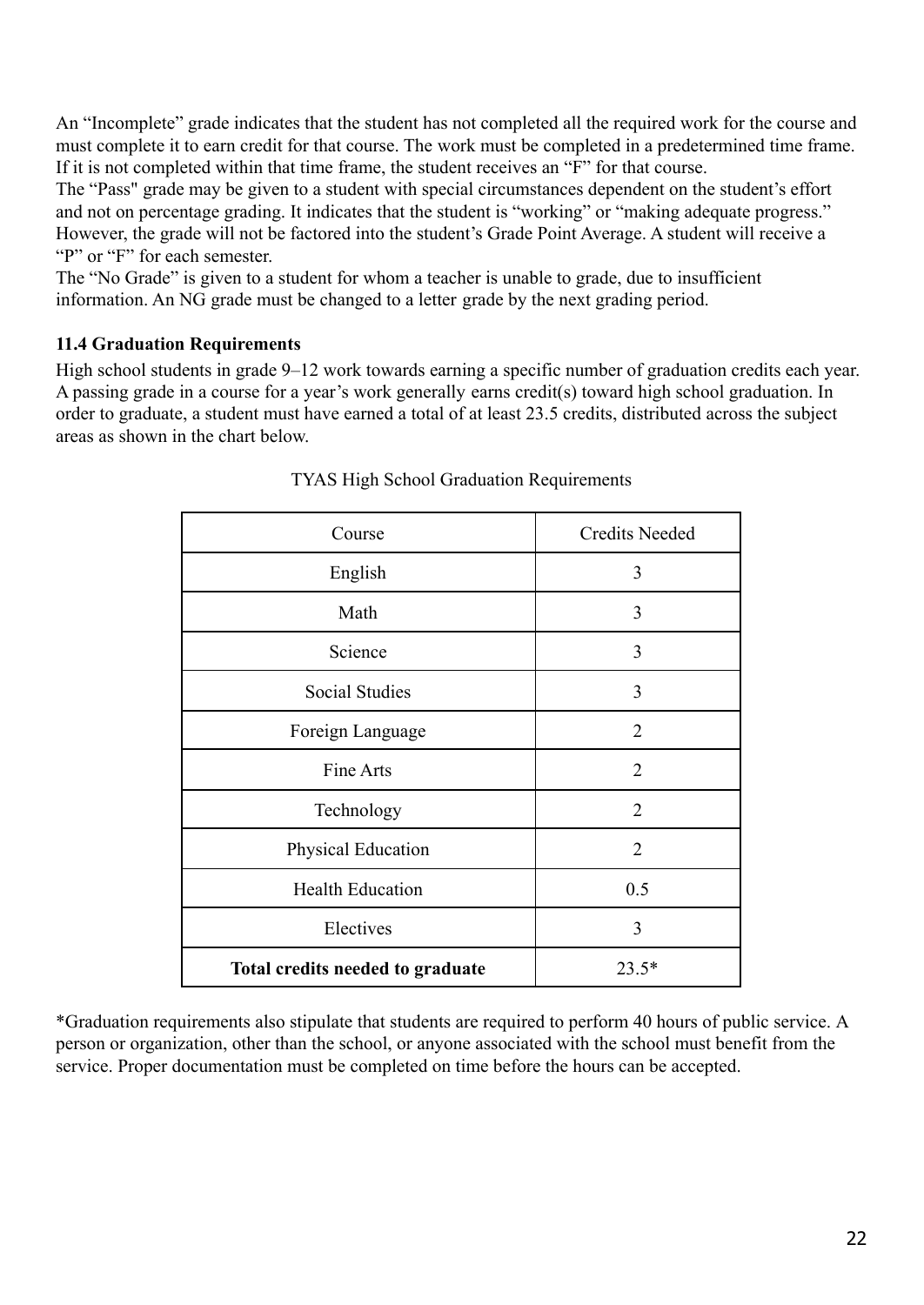# **SECTION 12: TYAS TECHNOLOGY ACCEPTABLE USE POLICY**

(Adapted from <http://www.cvbercrime.gov/>)

The school's information technology resources, including email and Internet access, are provided for educational purposes. Cell phones are not allowed for use during class time for any reason. Adherence to the following policy is necessary for continued access to the school's technological resources:

#### Students must:

*I. respect and protect the privacy of others:*

- a) use only assigned accounts.
- b) not view, use, or copy passwords, data, or networks to which they are not authorized.
- c) not distribute private information about others or themselves.

*II. respect and protect the integrity, availability, and security of all electronic resources:*

- a) observe all network security and practices, as posted.
- b) report security risks or violations to a teacher or network administrator.

c) not destroy or damage data, networks, or other resources that do not belong to them, without clear permission of the owner.

d) conserve, protect, and share these resources with other students and Internet users.

*III. respect and protect the copyright and attribution of others' work:*

- a) not to infringe copyrights (not making illegal copies of music, games, or movies).
- b) not to plagiarize.

#### *IV. respect and practice the principles of community:*

- a) communicate only in ways that are kind and respectful.
- b) report threatening or discomforting materials to a teacher.
- c) not to intentionally access, transmit, copy, or create material that violates the school's code of
- conduct (such as messages that are pornographic, threatening, rude, discriminatory, or meant to harass).
- d) not to intentionally access, transmit, copy, or create material that is illegal (such as obscenity, stolen materials, or illegal copies of copyrighted works).
- e) not to use resources to further other acts that are criminal or violate the school's code of conduct.
- f) not to send spam, chain letters, or other mass unsolicited mailings.
- g) not to buy, sell, advertise, or otherwise conduct business, unless approved as a school project.

#### *V. Students may, if in accord with the policy above:*

- a) design and post web pages and other material from school resources.
- b) use direct communication, online chat, or instant messaging with a teacher's permission.

c) install or download software, if also in conformity with laws and licenses, and under the supervision of a teacher.

d) use the resources for any educational purpose.

#### **12.1 Consequences for Violation**

Violations of these rules may result in disciplinary action, including the loss of a student's privileges to use the school's information technology resources.

#### **12.2 Supervision and Monitoring**

School and network administrators and their authorized employees monitor the use of information technology resources to help ensure that uses are secure and in conformity with this policy. Administrators reserve the right to examine, use, and disclose any data found on the school's information networks in order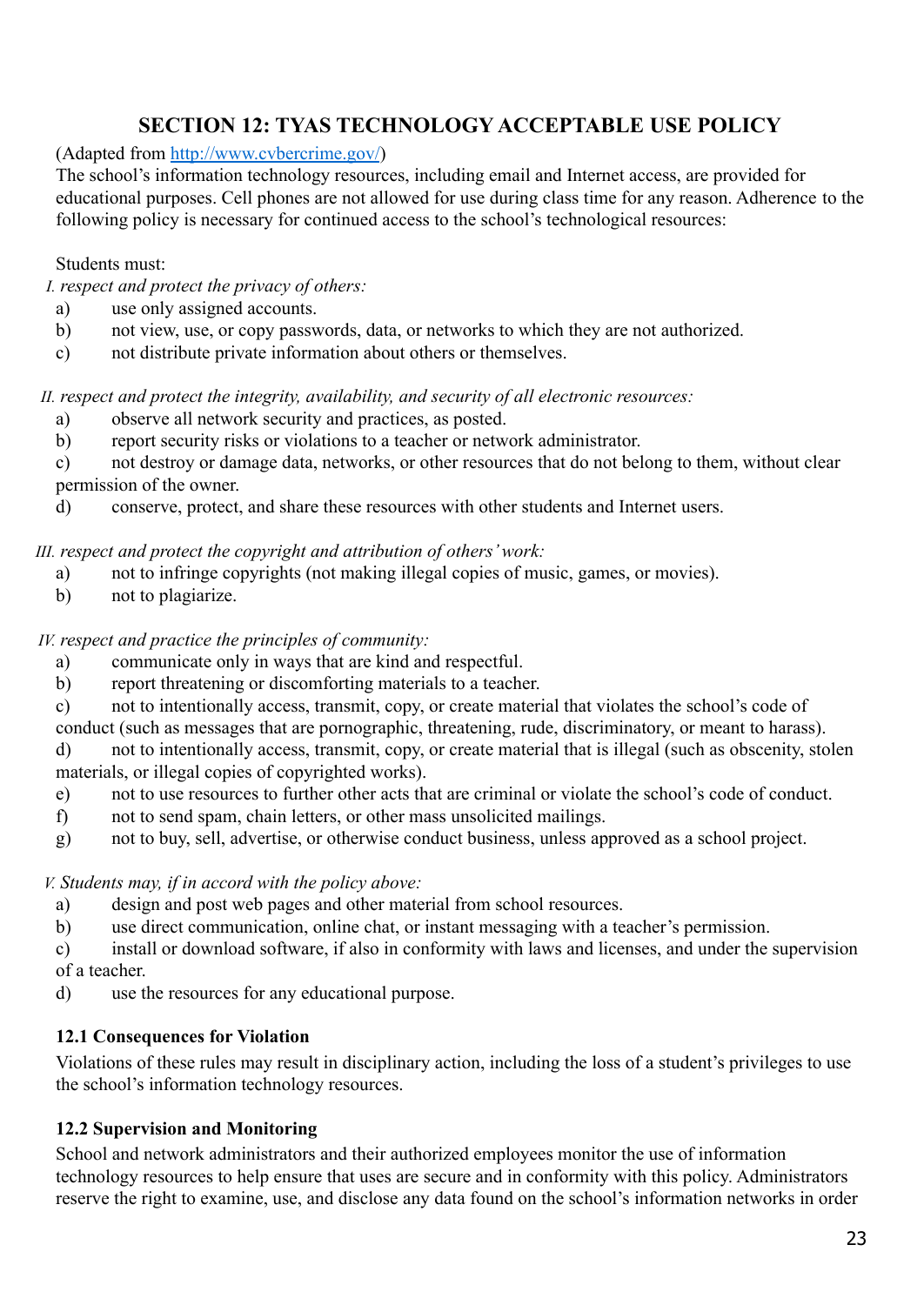to further the health, safety, discipline, or security of any student or person, or to protect property. They may also use this information in disciplinary actions, and will furnish evidence of crime to law enforcement.

# **SECTION 13: PARENT EXPECTATIONS**

It is our desire that the school and parents work together cooperatively in the education of our students. The following are specific recommendations for parental support of the school and its students:

- Ensure that your child arrives at school no later than 7:55 a.m. each day.
- See that your child dresses appropriately for school.
- Ensure that your child gets plenty of sleep each night.
- Provide your child with school supplies as needed.
- Supervise your child's homework.
- Provide your child with a quiet area for study.
- $\bullet$  Encourage your child to seek extra help from their teacher(s) when they need it. Please address concerns about your child's learning to the classroom teacher first, then the school administrator if needed.
- Familiarize yourself with the contents of the TYAS Parent-Student Handbook.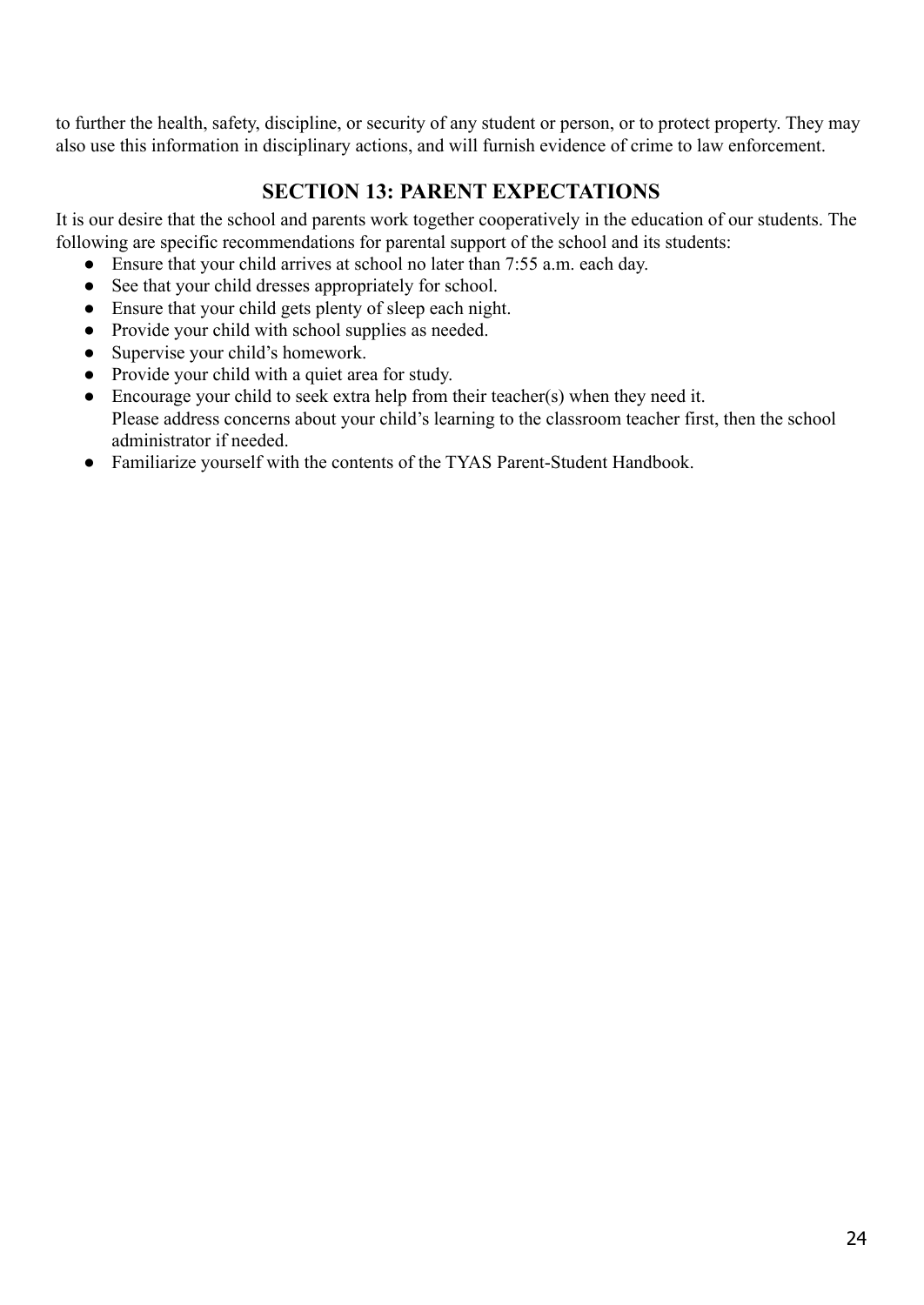# **PARENT/STUDENT HANDBOOK ACKNOWLEDGEMENT FORM**

Taoyuan American Schools norms and rules for all students apply to students engaged in activities occurring on school property, including vehicles; on other sites being used for school activities; and on properties adjacent to the school property before, during, and after school hours.

OVERVIEW OF SAFETY RULES Students have the right to a safe and orderly school and the responsibility to treat school property and the property of others with respect; and are expected to act in a way that does not interfere with the rights, health and safety of others—students are held individually responsible for good behavior on campus and at all school-sponsored activities and events, regardless of **location** 

#### **TYAS Parents should be involved in the education of their children and have the responsibility to:**

• Provide the school with the names and phone numbers of current emergency contacts and of any changes that may occur during the school year.

• Notify the school of anything that may affect their children's ability to learn, to attend school regularly, or to take part in school activities.

• Be aware that parents have rights with regard to the privacy and confidentiality of student records that are maintained by schools.

• Recognize that they are responsible for their student's behavior on the way to and from school property, at bus stops, and in the neighborhood areas.

• Be aware that employees of the School will not be held liable for items that are prohibited and are lost, stolen, or confiscated or for wireless communication devices (ex: cellphones, Ipods, MP3 players, computers) or other personal technology that is lost, stolen, or confiscated.

• Be aware that confiscated items that are not claimed by the end of the school year will be donated to local charities.

• Ensure that their children demonstrate legal and responsible use of technology.

• See that their students are appropriately dressed according to the School norms.

Your signature below does not indicate that you agree or disagree with the rules in the Taoyuan American School Parent and Student Handbook, but rather that you have received a copy of these rules, read them and agree to follow them. Return this form to the TYAS Administration Office.

| Student Name (PRINT) | Parent Name (PRINT) |
|----------------------|---------------------|
|                      | Parent Signature    |
| Date                 | Date                |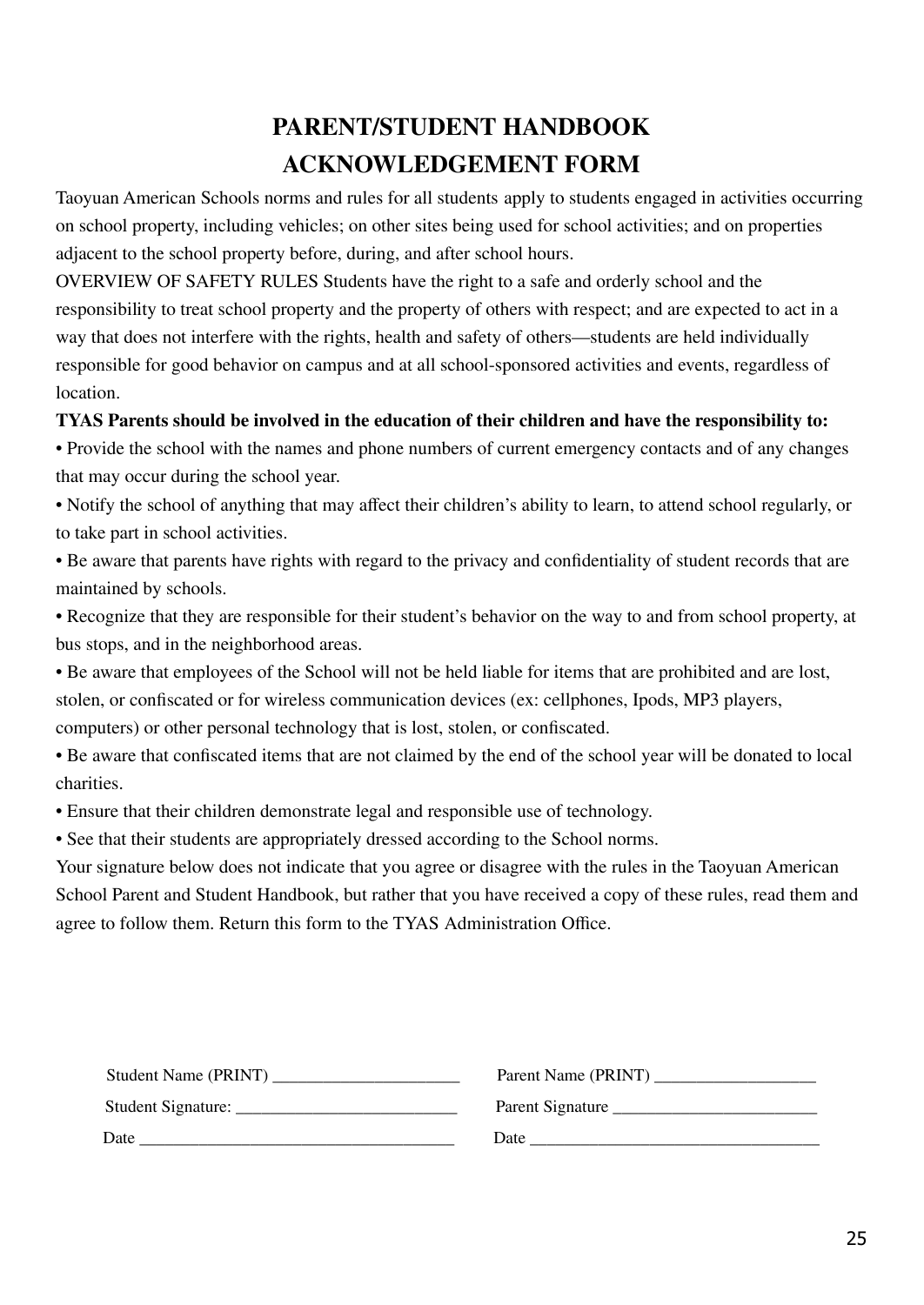# **Appendix 2 Transportation Handbook for Parents and Students**

# Table of Contents

| SECTION 1: PROCEDURES WHEN WAITING FOR THE BUS     | 36 |
|----------------------------------------------------|----|
| SECTION 2: PROCEDURES FOR GETTING ON THE BUS       | 36 |
| <b>SECTION 3: PROCEDURES FOR MISSED BUS</b>        | 36 |
| SECTION 4: PROCEDURES FOR GETTING OFF THE BUS      | 37 |
| SECTION 5: PROCEDURES FOR ACCIDENTS OR EMERGENCIES | 37 |
| SECTION 6: EXTRA-CURRICULAR BUS TRIPS              | 37 |
| SECTION 7: PROCEDURES FOR BAD WEATHER              | 37 |
| SECTION 8: ARTICLES LEFT ON THE BUS                | 37 |
| SECTION 9: BEHAVIOR ON THE BUS                     | 37 |
| 9.1 Minor Offenses                                 | 38 |
| 9.2 Major Offenses                                 | 38 |
| SECTION 10: STUDENT BEHAVIOR VIOLATIONS            | 38 |

Reviewed and Revised July 2020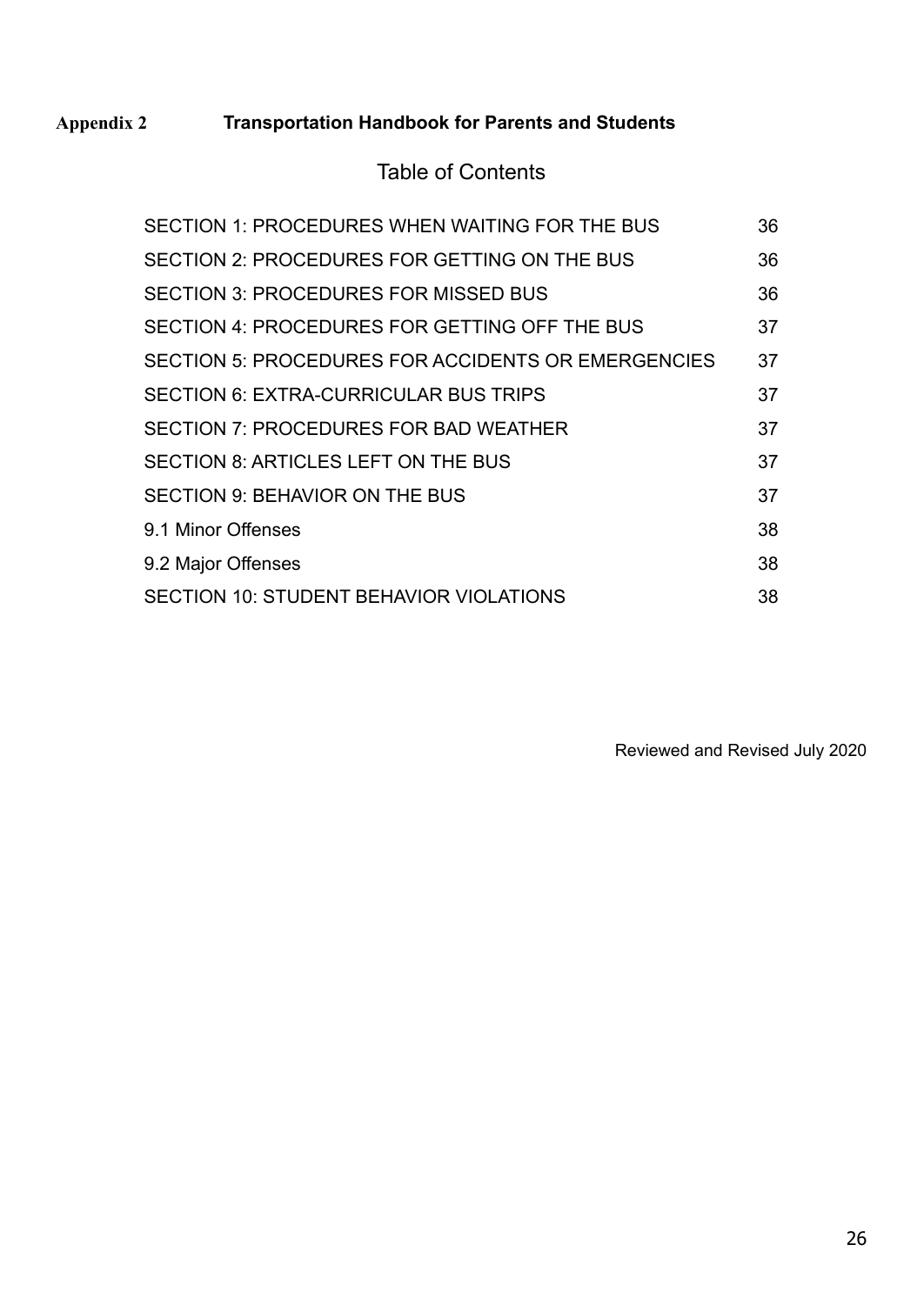# **TRANSPORTATION HANDBOOK**

Riding a school bus is a privilege provided by Taoyuan American School and should be treated as such. This handbook will help provide a safe and enjoyable experience for everyone who rides the school bus. Parent requests for changes to student bus routes may result in increased transportation fees. Parents, please take the time to read and discuss this important information with your child(ren).

#### **SECTION 1: PROCEDURES WHEN WAITING FOR THE BUS**

- 1. All students who ride a school bus to school must be at their bus stop at least 5 minutes before the scheduled stop time. When the bus arrives at the stop, it is NOT REQUIRED to wait for students who are not standing at the stop. This includes students who wait inside a house or in a vehicle until the bus arrives. All school buses are on a set schedule. Waiting unnecessarily at any stop causes the bus to run late for other students. The bus does not stop if students are not present at the stop.
- 2. Stand on the sidewalk or back from the roadway while waiting for the bus.
- 3. When the bus approaches, form a line and be prepared to load immediately.
- 4. Stand clear of the bus until it comes to a complete stop.
- 5. Do not litter or disturb landscaping of private property near the bus stop.

#### **SECTION 2: PROCEDURES FOR GETTING ON THE BUS**

- 1. Do not push or shove anyone while getting on the bus.
- 2. Bus drivers will assign seats to the students and may change seating assignments as needed. The bus will not move until all students are seated and seatbelts are in use..
- 3. To ensure the safety and security of all students on all TYAS buses, parents may not get on a school bus at any time.

#### **SECTION 3: PROCEDURES FOR MISSED BUS**

- 1. If a student misses the bus, it is the parents' or guardians' responsibility to provide transportation to and from school. Parents/guardians, please instruct your children on procedures to follow if they miss the bus.
- 2. If the bus is missed in the morning, go home immediately and tell your parents.
- 3. If the bus is missed at the end of the school day, go to the Administration Office.

#### **SECTION 4: PROCEDURES FOR GETTING OFF THE BUS**

- 1. Stay seated until the bus comes to a complete stop
- 2. Wait for the driver to help you leave the bus
- 3. If you need to get off at a different stop than the one you are assigned to, you must have prior approval from parents and the Administration Office.
- 4. GO STRAIGHT HOME home as soon as you get off the bus. Do not go anywhere else without parent's or guardian's permission. The school's responsibility ends when you leave the school bus. Parents are now responsible for your behavior/actions.

#### **SECTION 5: PROCEDURES FOR ACCIDENTS OR EMERGENCIES**

- 1. Follow the bus driver's instructions.
- 2. If you must leave the bus, stay in a group.
- 3. Once outside the bus, follow the bus driver's instructions completely.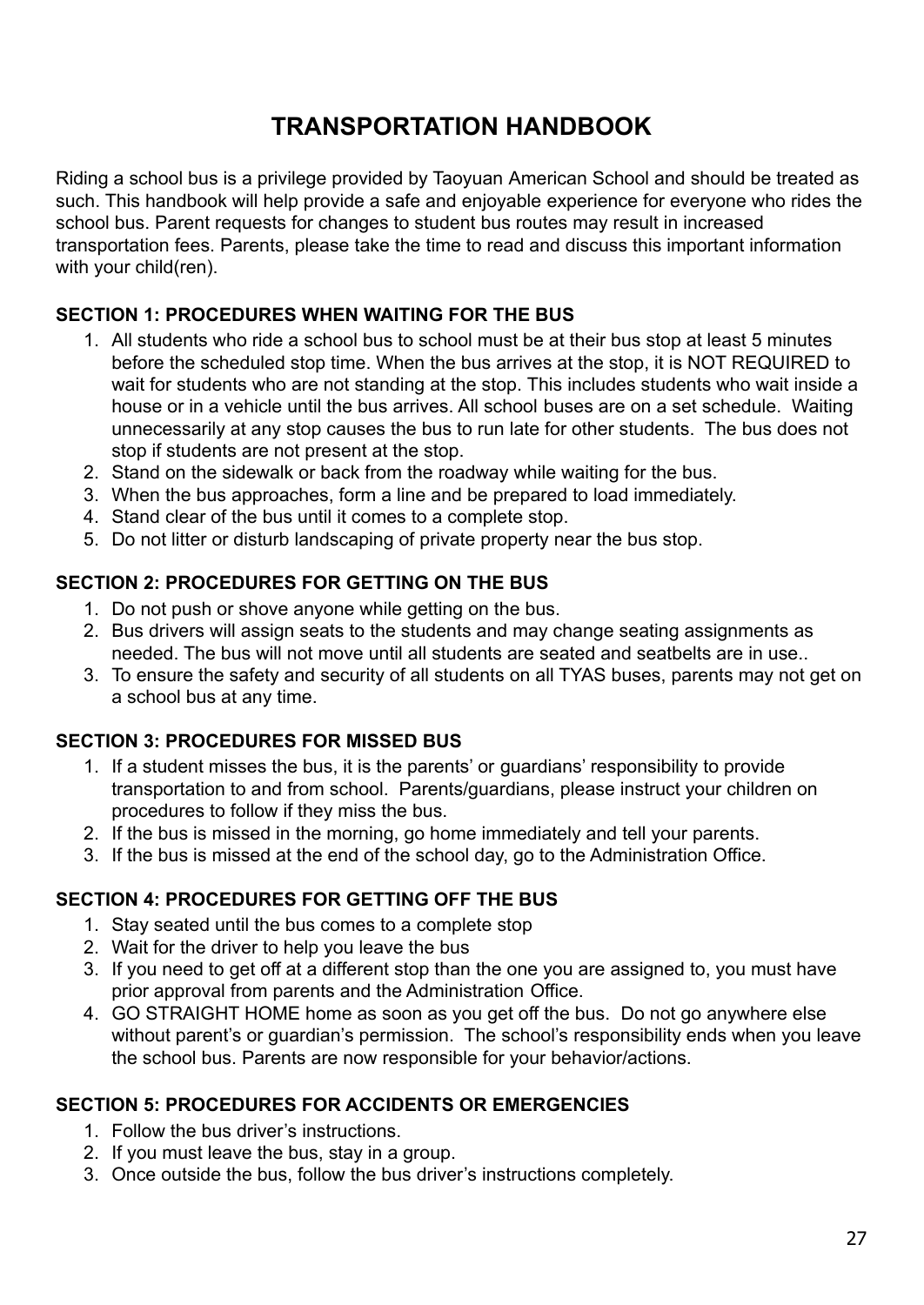#### **SECTION 6: EXTRA-CURRICULAR BUS TRIPS**

- 1. Bus rider rules apply to all school-sponsored events.
- 2. Discipline will be the responsibility of the campus Principal and the trip sponsor/chaperone.
- 3. Strict loading and unloading time schedules will be followed.

#### **SECTION 7: PROCEDURES FOR BAD WEATHER**

If school is in session, the buses will run. School will be dismissed only upon instruction from the Board of Trustees. School closings will be announced by area television stations, TYAS web site, TYAS Facebook, TYAS Line Groups and TYAS email notices.

#### **SECTION 8: ARTICLES LEFT ON THE BUS**

Bus drivers are NOT responsible for a student's property. Articles left on the bus will be turned in to the Administration Office.

#### **SECTION 9: BEHAVIOR ON THE BUS**

REMEMBER: Bad behavior on the bus may result in a student not being allowed to ride on the school bus. Follow the directions of the school bus driver the first time given. The bus driver is like your teacher and you should listen and do what they say.

#### **9.1 Minor Offenses**

- 1. Seatbelts must be worn at all times. Remain seated, facing forward with your back against the seat.
- 2. Once seated, do not change seats.
- 3. Normal conversation is allowed; speak at a low volume, no yelling or screaming, any loud noises may distract the driver and create an unsafe condition.
- 4. Tell your bus driver if someone is picking on you or making you feel uncomfortable.
- 5. Respect the rights and safety of others. Never take things that belong to someone else.
- 6. Do not chew gum, eat food or drink on the bus.
- 7. Never operate cell phones while on the bus.
- 8. Remain seated until the bus is stopped and wait for the driver to help you get out of the bus.
- 9. Help keep the bus clean.

#### **9.2 Major Offenses**

- 1. Use of profane language or fighting is not permitted.
- 2. Do not throw an object inside or out of the bus.
- 3. Do not touch other students or the bus driver
- 4. Never place your head, arms or any object out of the window
- 5. Do not mark, cut or scratch any part of the bus. Vandalism costs will be paid by the person who is responsible. Failure to reimburse the school will result in loss of riding privileges plus other penalties deemed appropriate by the school.
- 6. Do not engage in any other behavior which might distract the driver from watching the road or disrupt the safe operation of the bus.

#### **SECTION 10: STUDENT BEHAVIOR VIOLATIONS**

Misconduct on a school bus is dangerous for everyone on the bus. The driver needs to concentrate on driving the bus. Misconduct is reported to the General Affairs Director, the Administration Office Manager and the Principal. The Principal, with the Board of Trustees approval, assumes responsibility for taking disciplinary action.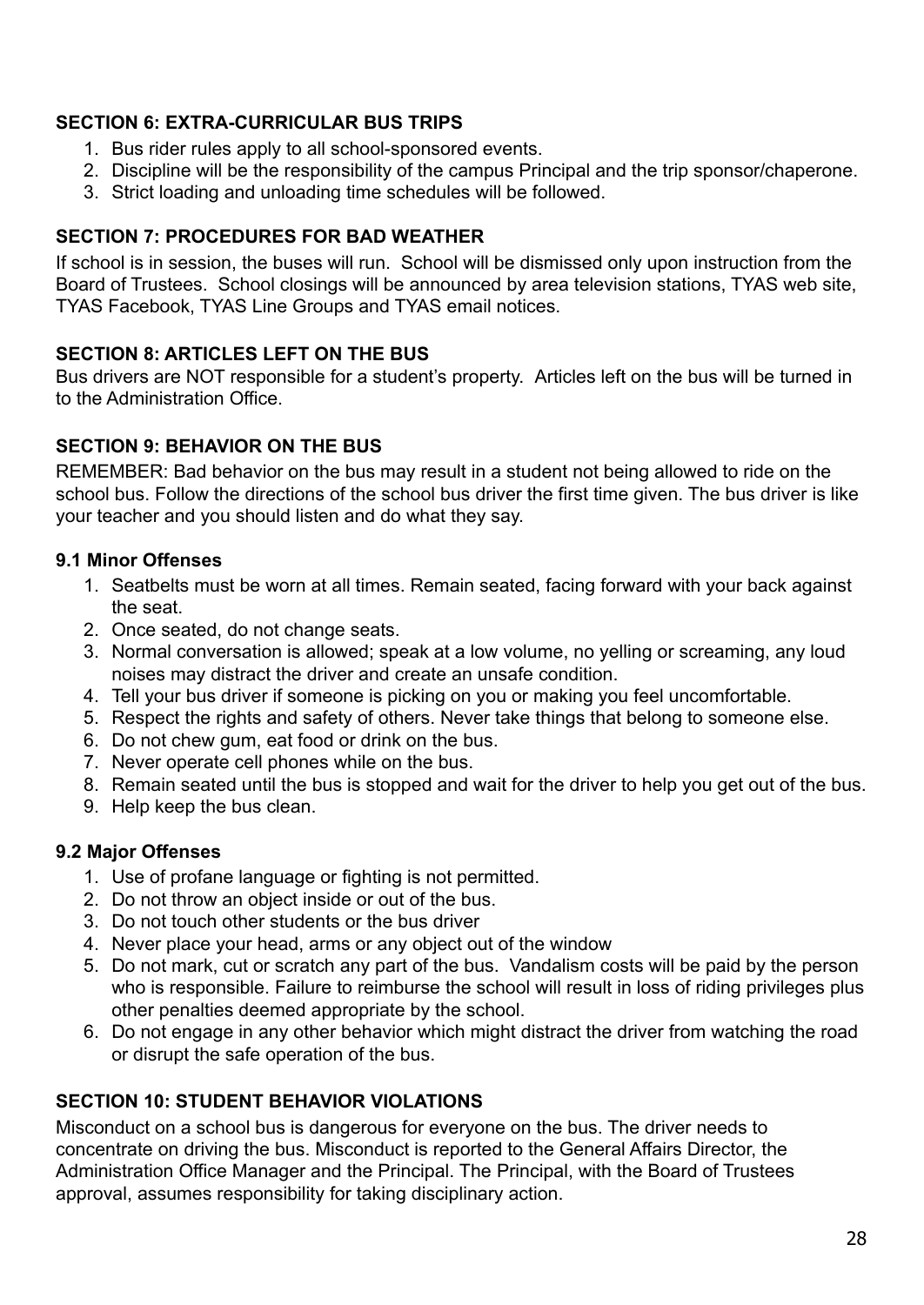The following disciplinary procedures will be administered:

First Violation: The driver will give the student a verbal warning.

Second Violation: The driver will provide documentation of the second offense to the General Affairs Director, the Administration Office Manager and the Principal. The principal will have a conference with the student.

Third Violation: The driver will provide documentation of the third offense to the General Affairs Director, the Administration Office Manager and the Principal. The Principal will have a conference with the student and the parents.

Fourth Violation: The driver will provide documentation of the fourth offense to the General Affairs Director, the Administration Office Manager and the Principal. the transportation director and Principal. The Principal will have a conference with the student and parents. The student will be suspended from the bus for a period of two days.

Fifth Violation: The driver will provide documentation of the fifth offense to the General Affairs Director, the Administration Office Manager and the Principal. the transportation director and principal. The Principal will have a conference with the student and parents. The student will be suspended from the bus for a period of five days.

Continuous Violations: The driver will provide documentation of the last violation to the General Affairs Director, the Administration Office Manager and the Principal. The Principal will have a conference with the student and parents again. The student may be suspended from the bus for an extended period of time and possibly for the remainder of the school year.

If at any time, the bus driver, Principal and Board of Trustees, agree that a student engages in misconduct that is extreme or dangerous to other students or school staff such as unwanted physical contact, the Principal may invoke an indefinite school bus suspension.